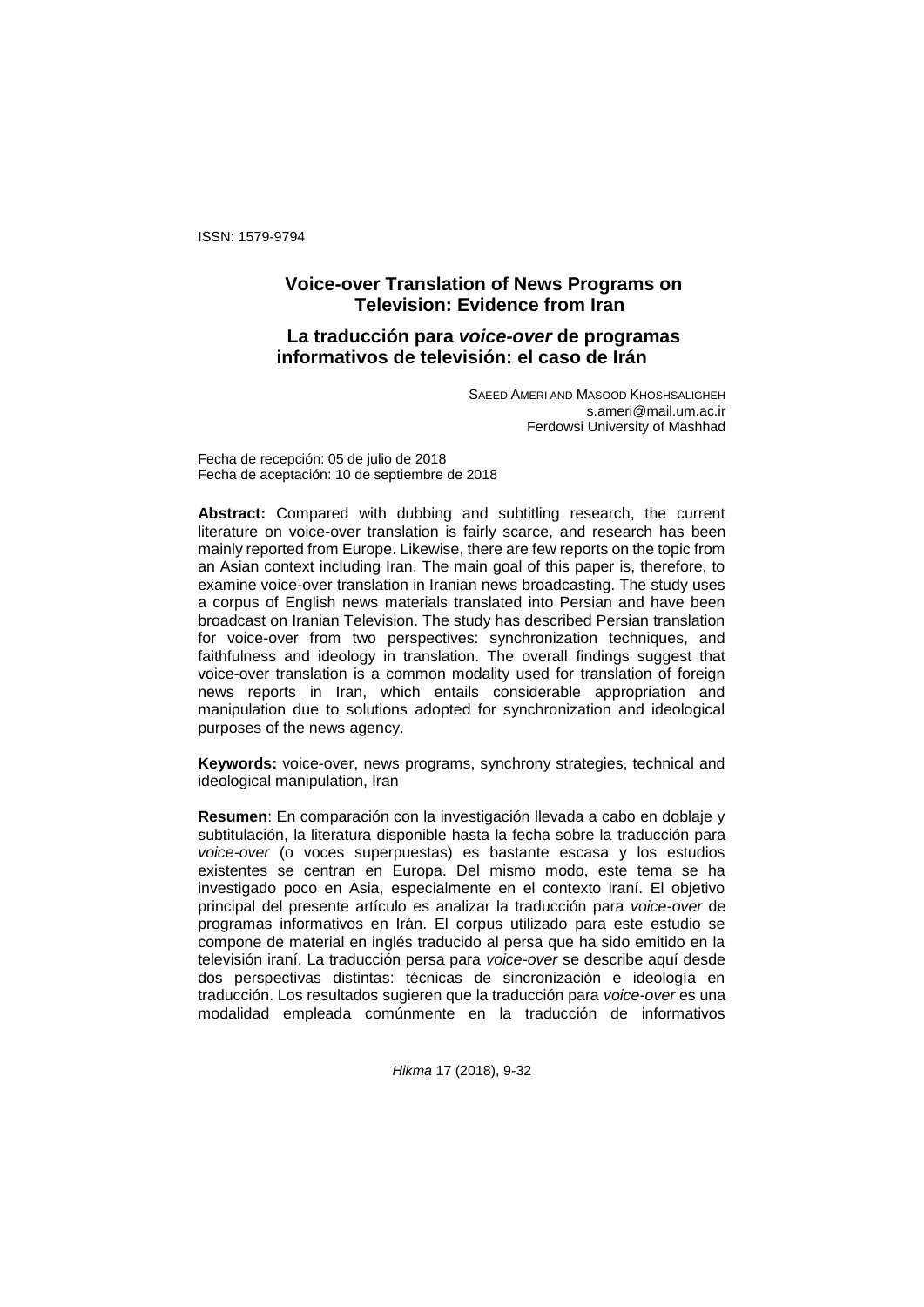extranjeros en Irán, lo que da lugar a la apropiación y a la manipulación debido a las soluciones que adoptan las agencias de noticias con fines ideológicos y de sincronización.

**Palabras clave**: *voice-over*, programas informativos, estrategias de sincronía, manipulación técnica e ideológica, Irán

### INTRODUCTION

Although audiovisual translation (AVT) has forged ahead in the past two decades, fairly limited research has so far been conducted and published on voice-over (VO), and it is vastly underexplored (Chiaro, 2009; Diaz-Cintas and Orero, 2010). Notwithstanding this hesitation among the researchers for probing VO, there has been an increasing interest in the past few years (e.g. Sepielak, 2014, 2016a; Sepielak and Matamala, 2014; Hołobut, 2015; Khoshsaligheh and Ameri, 2016b; Mazur and Chmiel, 2016; Ortiz-Boix and Matamala, 2017). Most of the research has been inspired by the pioneering work of Franco (2000) and Franco et al. (2010).

VO is the prevailing modality applied to translation of non-fictional programs including documentaries and news reports in Iran (Khoshsaligheh and Ameri, 2016b). In media translation, during the Gulf War (1990-1991), VO was an all-purpose translation approach as it could offer "mixing orality, audibility and a more or less high degree of information" (Gambier, 1994: 276) and some scholars take the view that this means is aimed for presenting an almost faithful and complete transfer of original information. Nevertheless, such an opinion which has been attached to the definition of VO was once questioned by Franco (2000). This paper examines a news translation corpus in search of empirical support. This study suggests anecdotal assumptions about VO translation to be revisited in light of empirical evidence. It should be highlighted that VO translation for news programs has recently begun to form a line of inquiry (Darwish and Orero, 2014; Filmer, 2016). Against this setting, the purpose of this research is to study how VO is used in translation of news broadcast on a select Iranian TV channel with special emphasis on synchrony strategies and technical and ideological issues in translation. Therefore, it attempts to answer these research questions:

1. How are VO synchronization strategies applied in the voiced-over news programs?

2. How is translation for VO affected by technical and ideological issues in the voiced-over news programs?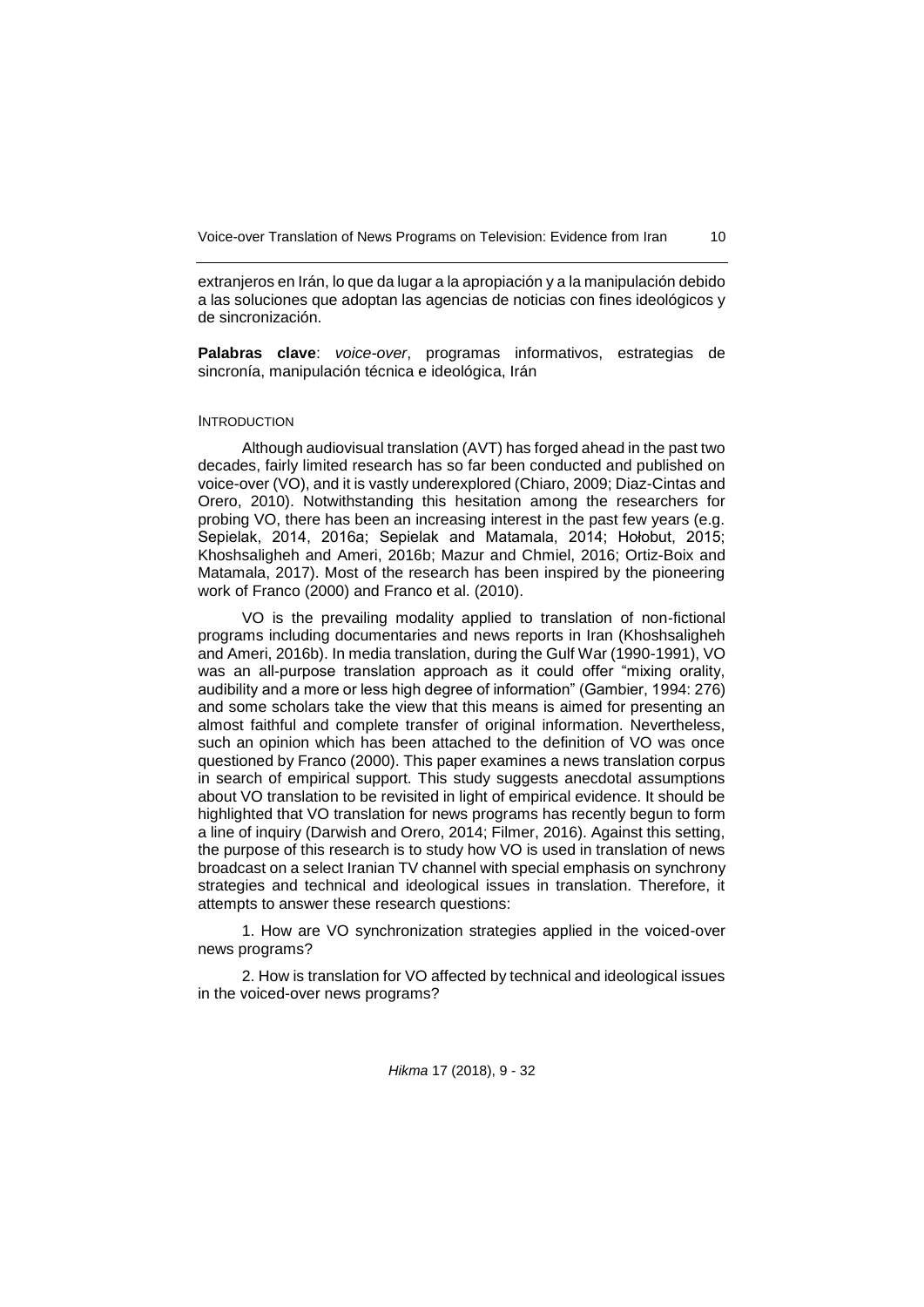### 1. VOICE OVER: DEFINITION

VO has its roots in the former Soviet Union with the name of Gavrilov<sup>1</sup> translation (Franco et al., 2010: 24) and its pervasiveness during the Gulf War (1990-1991) for news programs was noticeable (Gambier, 1994: 276). At this point, it should be mentioned that in terms of its terminology and conceptual issues, the very early literature on VO translation seemed to be ambiguous and confusing (for an overview of these issues see Franco, 2001) perhaps because VO had not been well-documented at the time, bringing about misunderstanding and false impressions. This is seen as a reason why the idea of "faithful, literal or full translation" in VO has been claimed by some earlier scholars or practitioners (Franco et al., 2010: 29).

On a practical and technical perspective, VO, according to Luyken et al. (1991: 80), can be characterized by two main features, one, "the faithful translation of original speech" and two, "approximately synchronous delivery". In practice, VO is an AVT modality in that the original voice with a decreased volume in the background and the translation with an increased volume on the top can be heard simultaneously and occasionally the original soundtrack at the beginning and/or end of the speech can be heard clearly for a few seconds (Diaz-Cintas and Orero, 2006, 2010; Chaume, 2013).

Broadly speaking, VO is used to encourage the audience's appreciation of the authenticity of and truth in the original program (Espasa, 2004: 189) or in the words of Chaume (2013: 108): "a greater impression of verisimilitude" is granted by VO, which presents more reality and credibility to the program. In many countries including Iran, VO is employed for the rendition of nonfictional programs and is used to communicate fictional products to different language audiences in, among other countries, Poland, Belarus, Russia, and Lithuania (Franco, 2000; Diaz-Cintas and Orero, 2006, 2010; Franco et al., 2010). Therefore, as far as non-fictional genre is concerned, VO is the favored and most suitable means of transfer for news programs because its typical characteristics, as Franco et al. (2010: 25) put it, "contribute to the appeals of reality, truth and authenticity". Having introduced and defined VO, we will deal with VO features in the next sections.

### 2. VOICE OVER: TECHNICAL CHARACTERISTICS

l

Several features for VO can be identified and are related to voice, synchrony, type of delivery and production. Translation for VO can be either

<sup>1</sup> This term refers to "voice-over in Russian circles, and takes its name from a celebrated narrator, Andrei Gavrilov" (Chaume, 2013: 108)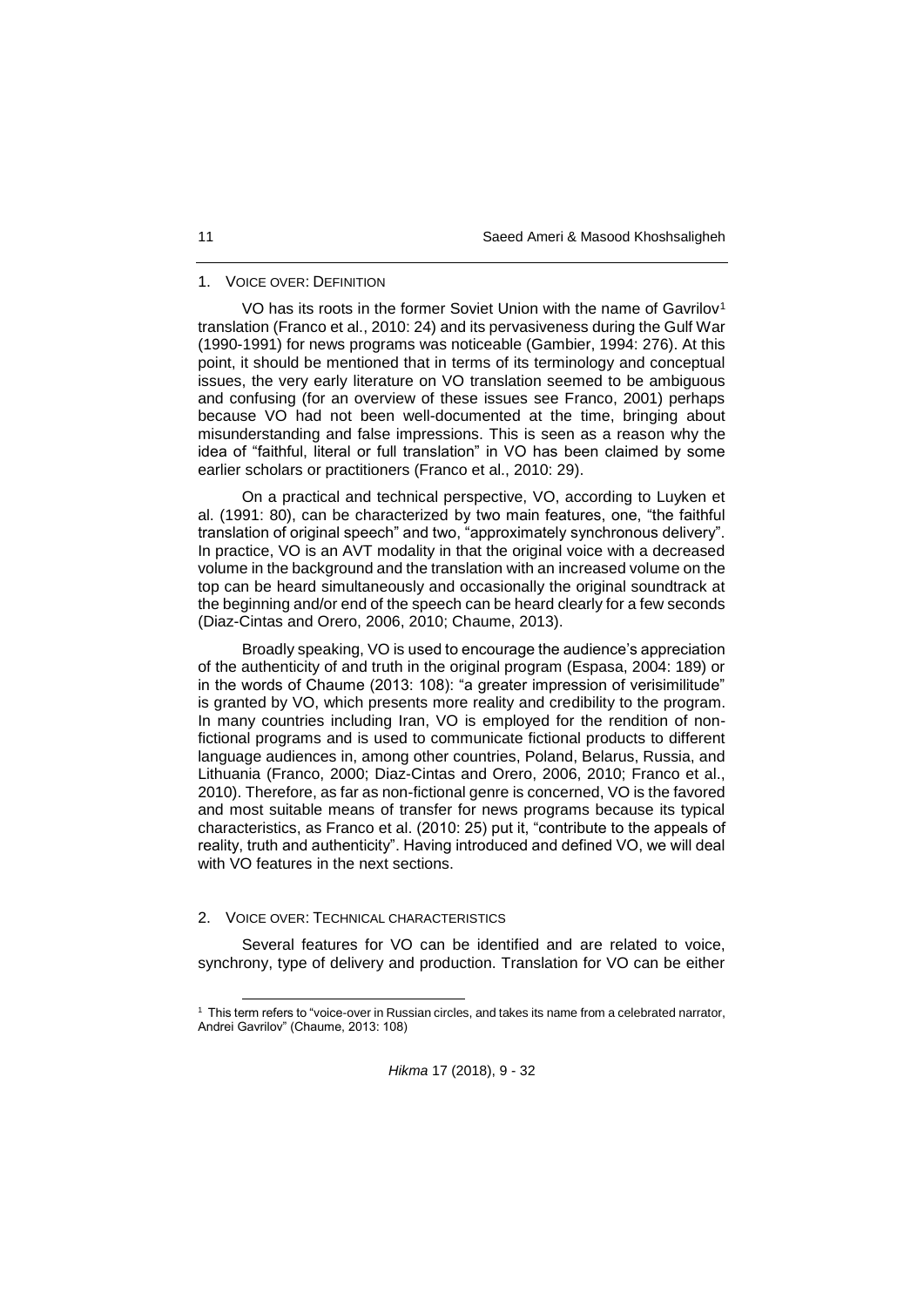production or postproduction (Orero, 2004). When working for postproduction, the translator is given a finalized and edited program which is typically accompanied with a script. In the former, VO for production, the translation is carried out from in-progress and unedited materials (Franco et al., 2010). In the Iranian news media, the latter approach is more common as the news materials are edited over and over in the editorial office and reorganization of the content for translation or commentary is frequent. Part of a news excerpt, for instance, is cut for broadcasting and the rest is expunged in particular if a commentary is planned by the broadcasting channel. Also, the original material at times suffers from the absence of a script for translation<sup>2</sup>. The narration and presentation of translation is another feature of VO that encompasses first-person and third-person VOs. In the first person mode, the translation preserves the same person of the translated voice (i.e. by reciting what the speaker says in the first person) and in the other, the translator attempts to report the person's words in indirect grammatical forms (i.e. reporting) (Franco, 2000; Franco et al., 2010).

In all AVT types, synchrony plays an important role and is understood as "the process of matching a target language translation to the screen actors' body and articulatory movements" (Chaume, 2012: 67). Orero (2004) is of the view that despite not being constrained by the lip-synchrony, VO has another type of synchronization which imposes restrictions on its translation. Following synchrony strategies in dubbing (Chaume, 2004), a typology of VO synchronization was proposed which spans VO isochrony, literal synchrony, kinetic synchrony and action synchrony (Orero, 2006a; Franco et al., 2010). VO isochrony is the one which can be seen in the definitions proposed by Luyken et al. (1991) and Diaz-Cintas and Orero (2006, 2015) as the common practice is that translation begins a few seconds after the original utterance and it finishes a few seconds earlier. Therefore, the translation should fit in this available time slot (Orero, 2006a). Isochrony, according to Sepielak (2016a), can be divided into full isochrony (the original utterance is heard both at the beginning and end of speech), initial isochrony (the original utterance is heard only at the beginning of the speech) and final isochrony (the original utterance is heard only at the end of the speech). Darwish and Orero (2014: 136) report that in the case of news translation, initial isochrony is more commonly practiced as no original word remains audible at the end of the speech. To preserve isochrony, the content for translation needs reduction, elimination and reformulation in terms of oral features including "all the fatic elements of discourse [sic], repetitions, question tags, mistakes, corrections, etc." (Orero, 2006a: 260).

l

 $2$  This brief information was given to us by a journalist working in the IRIB news translation section.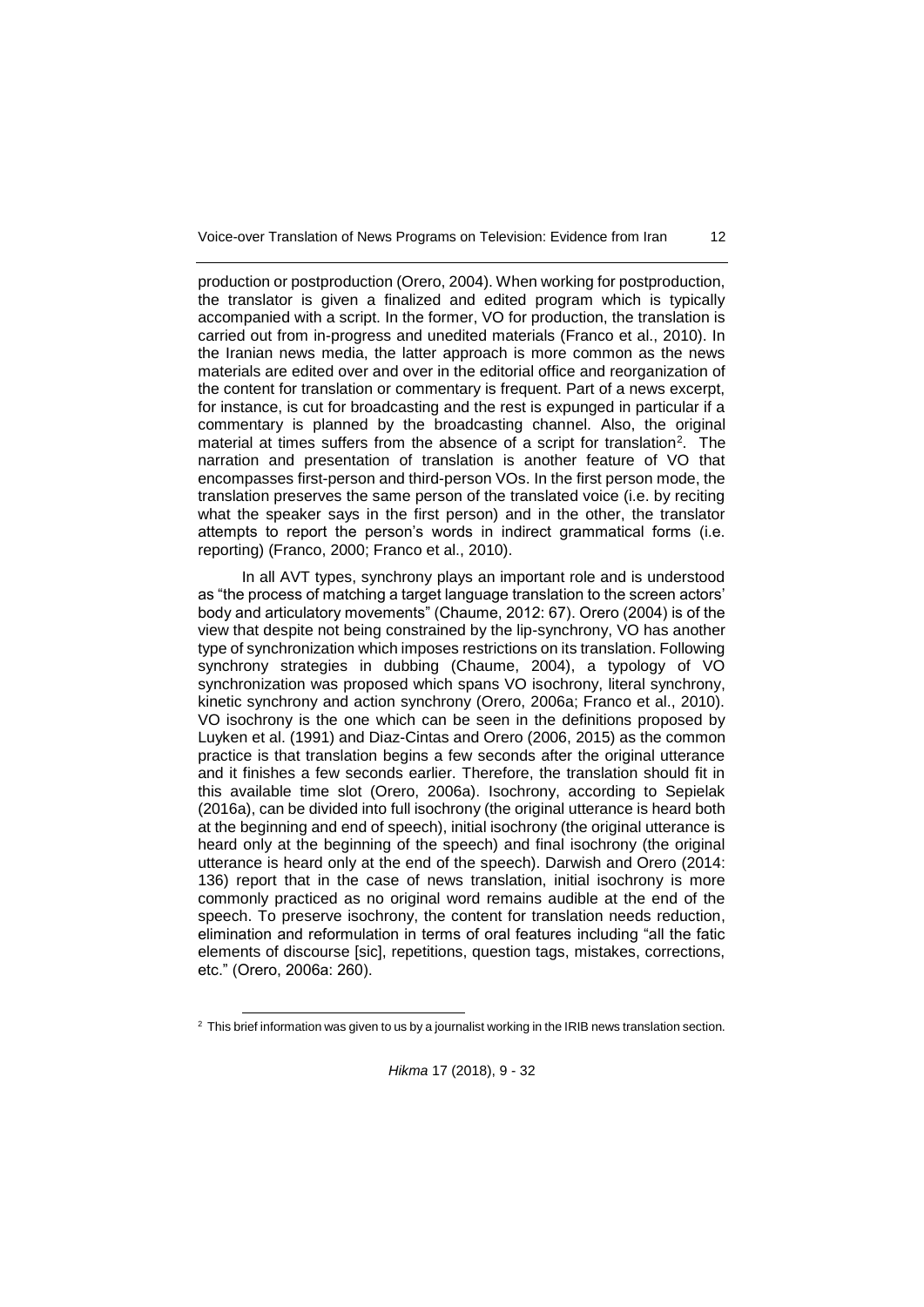Closely associated with isochrony is literal synchrony, which indicates that translation should be as literal as possible at moments where the original voice can be heard clearly (Franco et al., 2010). The available original voice of the characters in the translated video can be understood by some audiences who are familiar with the original language (Luyken et al., 1991: 141); therefore, they may "mistrust non-literal translations of the few seconds in which the original soundtrack is heard" (Franco et al., 2010: 81). But for some professionals, priority must be given to a natural language structure (Franco et al., 2010) even though it is not always possible between languages which syntactically are far apart like Persian and English. Kinetic synchrony is the shared type between dubbing and VO in which "the translation must match the body movements" of actors on the screen (Orero, 2006a: 257). In action synchrony the translation is in agreement with the on-screen actions (Orero, 2006a: 259); in other words, a coherence between the image and translation is crucial.

### 3. VOICE OVER: LANGUAGE CHARACTERISTICS

As alluded to earlier, VO has been defined in the terms of faithfulness and completeness. In the words of Luyken et al. (1991: 141), VO is utilized whenever "a sense of authentic presentation is to be combined with an almost full translation of the original text". Gambier (cited in Franco, 2000: 56) shares the same idea, "The voice over or simultaneous interpreting, characterized by a fairly 'faithful' translation of the original and delivered in quasi synchrony". This is barely representative of what happens in real practice, however. Datadriven studies suggest that "technical and content infidelities" could present an altered version of the original; consequently, the assumption underpinning translation "as a faithful reproduction of the original and of objective and factual news reporting" is questioned (Darwish and Orero, 2014: 143). This is true of two cases of the English VO translation of Osama bin Laden's speech (Darwish and Orero, 2014) and that of Silvio Berlusconi (Filmer, 2016).

In the same vein, Franco (2000) takes a critical viewpoint since it is not clear for her what the scholars mean by VO as a faithful reproduction of the original. More importantly, Sepielak (2016a: 1056) believes that "the perception of voice-over as a trustful mode stems from the fact that it is frequently used in products that present real and true events—that is, documentaries". But it seems that for Luyken et al. (1991: 141), VO translation eliminates the oral discourse markers: "fluffs, hesitations, grammatical errors made during the interview must be ignored; and the same applies probably to expletives and to idiosyncratic language or behavior". This, however, renders their idea more confusing that what is a complete translation if the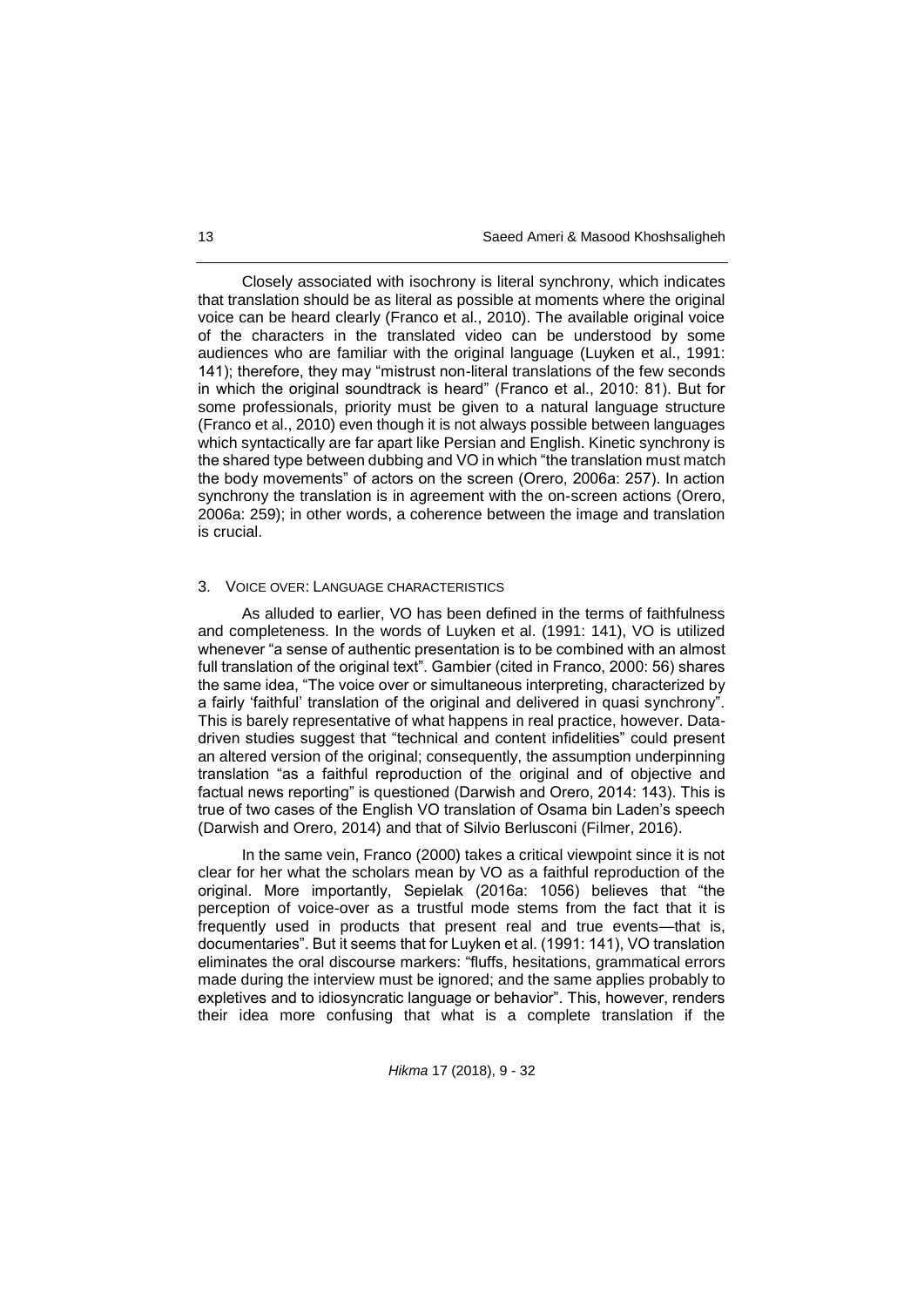aforementioned features of the oral discourse are not a matter, not to forget the "cultural agency" and ideology mediating the translation for VO (Franco, 2000). Additionally, translation for news, as Abusalem (2006) points out, significantly diverges from a literal translation which might be associated with the ideology of the translator. Also, Franco's (2000) analysis of French and German documentary translations illustrates that the VO versions were ideologically altered and did not reproduce the original information passively because the translation strategies are propelled by the receiving culture. Cultural manipulation is also the case of Polish VO in the communist era, as reported by Hołobut (2012).

In the light of what was reviewed so far, this conclusion can be drawn that translation for VO does not seem to completely reflect the original content and intent as several contributions have found empirical support. In what follows, we will offer some brief information about media translation in general and Iran.

### 4. MEDIA TRANSLATION

It is impossible to speak of faithful and complete translation in the context of media and press translation which is the site of many ideologies, and manipulation can easily happen. The "interventionist role" of news translators who rewrite the original information through omissions or additions (Károly, 2017) renders the traditional concept of faithfulness or equivalence meaningless. Reporting from an Iranian context or more specifically IRIB News Agency, where the current study materials originate from, Hajmohammadi (2005: 216) asserts that given "the current ethics and policies", deviation from the original is inevitable in translations produced by news agencies. This claim has been empirically tested by some research which has underscored the ideological manipulation and deviation happening in Persian media translation (e.g. Khanjan et al., 2013; Shahi and Talebinejad, 2014; Talebinejad and Shahi, 2017).

On a more general note, translation is recognized as beyond a straightforward reproduction of the original into the target language. As stated by Tymoczko and Gentzler, translation is an expression of ideology: "a deliberate and conscious act of selection, assemblage, structuration, and fabrication – and even, in some cases, of falsification, refusal of information, counterfeiting, and the creation of secret codes" (2002: xxi). Such a case has been documented in the context of Persian dubbing by a larger body of literature (Khoshsaligheh and Ameri, 2016a; Kenevisi et al., 2016) but hardly ever anything can be found about Persian VO translation.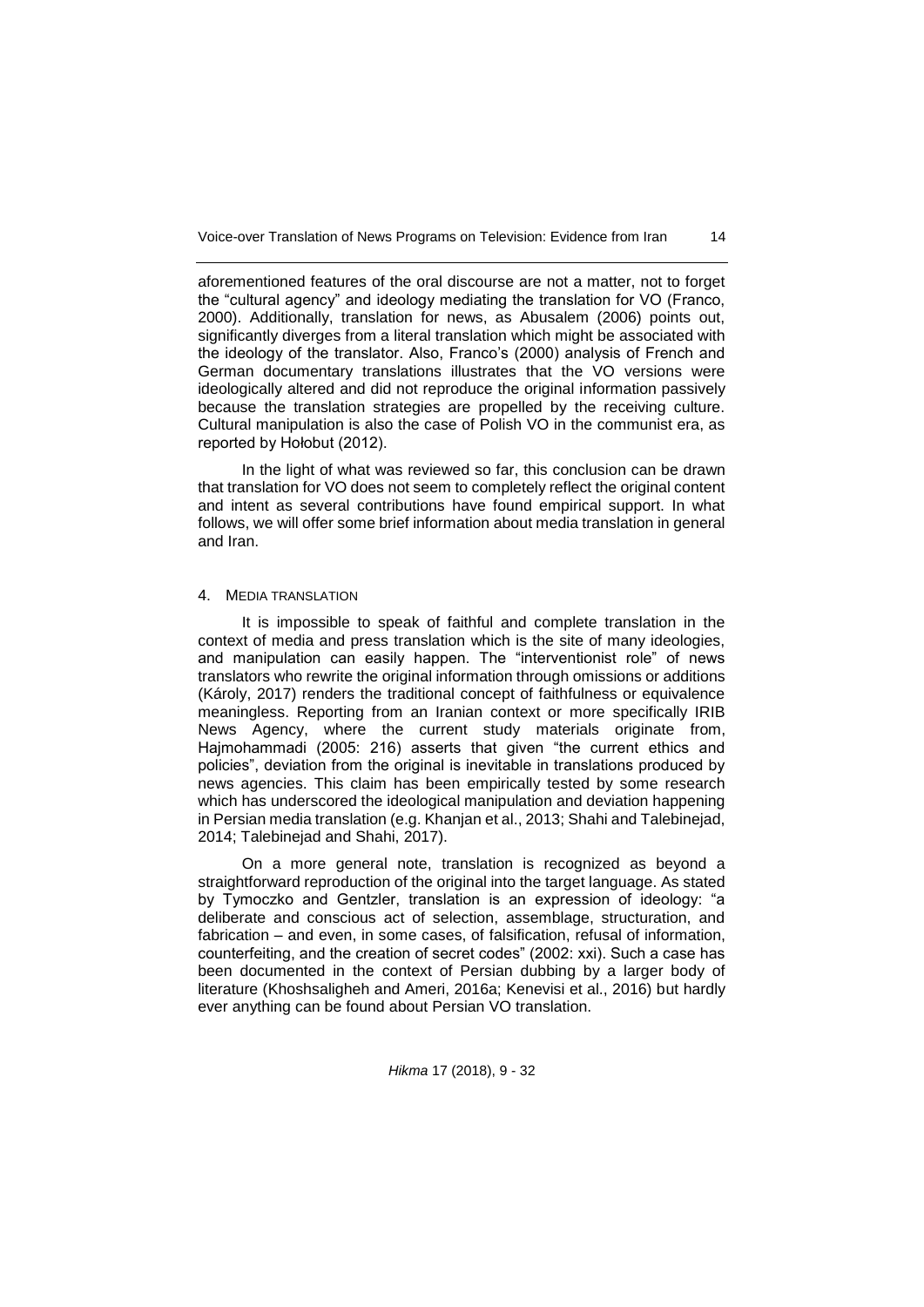In view of such scholarship on ideology and translation, faithful and complete translation in the context of VO for news is recognized as ambiguous. Internationally, the topic of the intersection of ideology and VO news translation has been touched on by two studies (Darwish and Orero, 2014; Filmer, 2016). In these studies, the authors have attempted to spot the deviation from and distortion in the original. To tackle empirically the issues discussed so far, the present article aims at exploring Persian VO of English newscasts broadcast on Channel 1<sup>3</sup> in Iran to contribute to a better understating of how synchronization strategies are practiced and how the translation is affected by the technical and ideological aspects.

#### 5. METHOD

l

The analysis has drawn primarily on authentic samples of Persian VO translations for newscasts recorded from Channel 1 and of the original videos acquired from the Internet. After video recording of a large sample of Persian news programs (30 hours of news broadcast), they were controlled and checked to determine if they fall within the scope of the present investigation<sup>4</sup>. When the selected corpus which contained the recorded Persian VO videos alongside their originals was formed, the transcription stage began. The Persian corpus was transcribed by listening to the audio. For transcribing the English original materials, the researchers searched for the given product to obtain the script. The obtained script was then checked and controlled against the original audio to spot any inconsistencies. The finalized corpus contained audiovisual political news voiced-over into Persian concerning issues such as Russia and Ukraine conflict and Iran's nuclear program, among others.

To analyze the data, the method suggested by Sepielak and Matamala (2014) and Sepielak (2016b) for studying synchrony techniques was followed. The analysis takes into account the complementary aspects of AVT, that is to say, the image, the original and the translated voices. Next, the timecode records (TCR) for each segment under the investigation was determined using VLC Media Player software displaying the time reference hours, minutes and seconds. This method offers a more accurate analysis of isochrony and literal synchrony. Next, the VO segments were compared against the original segments for other types of synchrony and faithfulness as well (see Sepielak,

<sup>&</sup>lt;sup>3</sup> This is a big state-owned TV station in Iran which broadcasts a broad spectrum of local and foreign fictional and non-fictional programs

On occasion, the whole original sound track is muted in the programs, making the translation like dubbing rather than. VO. These instances were excluded from the corpus. In all instances reported in this study, the two soundtracks (original and translation) can be heard simultaneously. The exclusion criterion also encompasses non-English newscasts.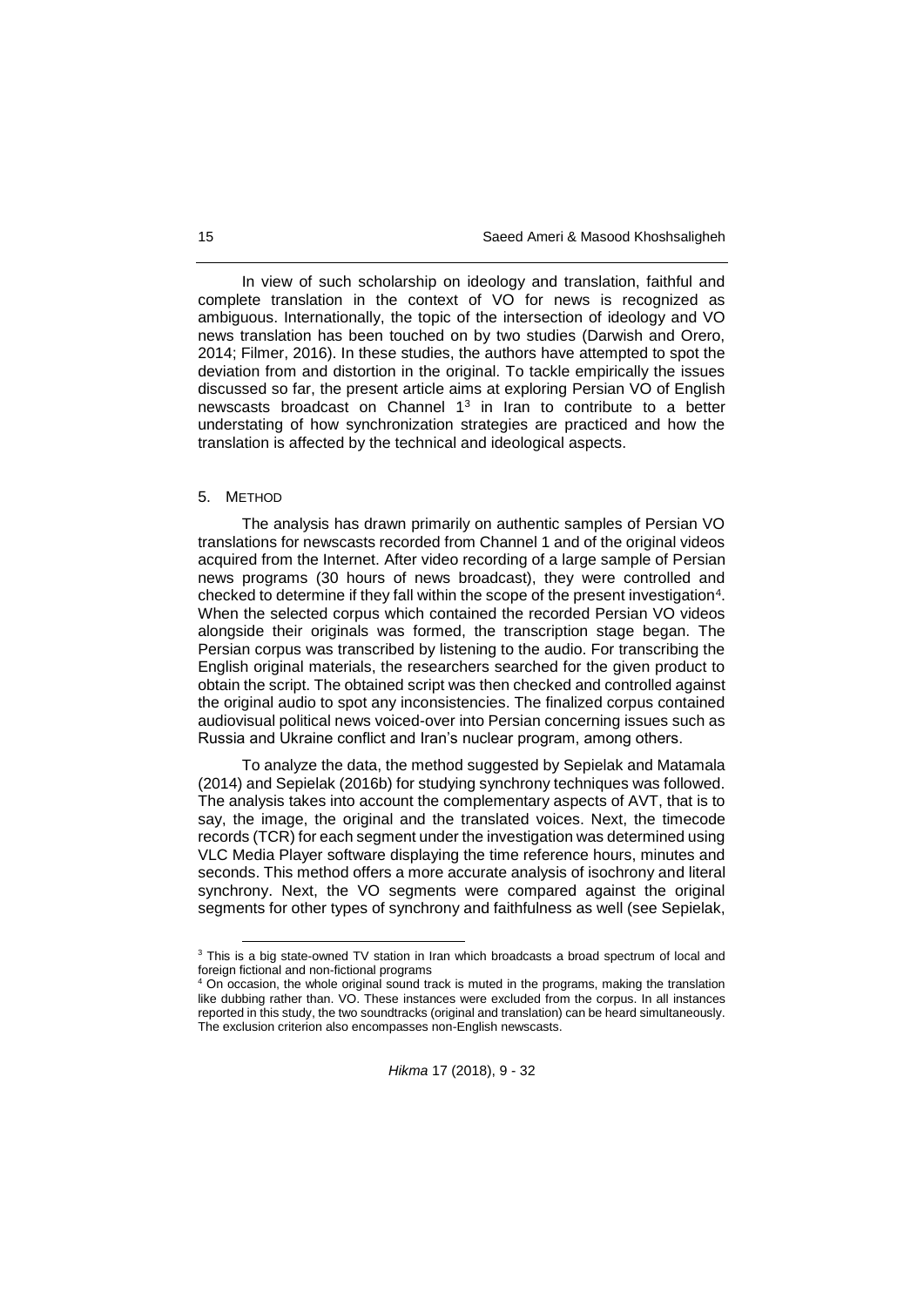2016b: for more details on the method). In the following, twelve selected examples from the compiled corpus are presented.

The tables reporting the examples contain the transcription of the original segment and the Persian VO translation, and the English backtranslation of the VO version. Those original words heard at the beginning or end of VO segments are bolded in the original to show VO isochrony more properly. The literal synchrony evaluation is applied to those parts which are audible in the VO version. To analyze the faithfulness of the VO versions with their original, the whole segment is taken into consideration to see if the there is any deviation from the original. This includes both spokenness elimination and content manipulation. In what follows the analysis of the examples is offered.

### 6. FINDINGS

#### *6.1. Synchronization Techniques*

In this section, the synchronization techniques employed for the VO versions are elaborated to address the first research question. The comparative analysis between the English and Persian videos reveals that isochrony was present in all the examples, and the original words which can be heard in the VOs are marked in bold. Full isochrony was observed in several examples (1, 2, 3, 4, 8 and 9); however, initial isochrony was commonly followed in all the instances. Therefore, it can be pointed out that the VO versions aimed at creating the trust and credibility among the viewers by means of isochrony. The so-called "post-synchrony" (Mazur and Chmiel, 2016) cannot be seen in our examples because the translation did not finish later than the original voice or at least finished a few seconds before the original in several cases.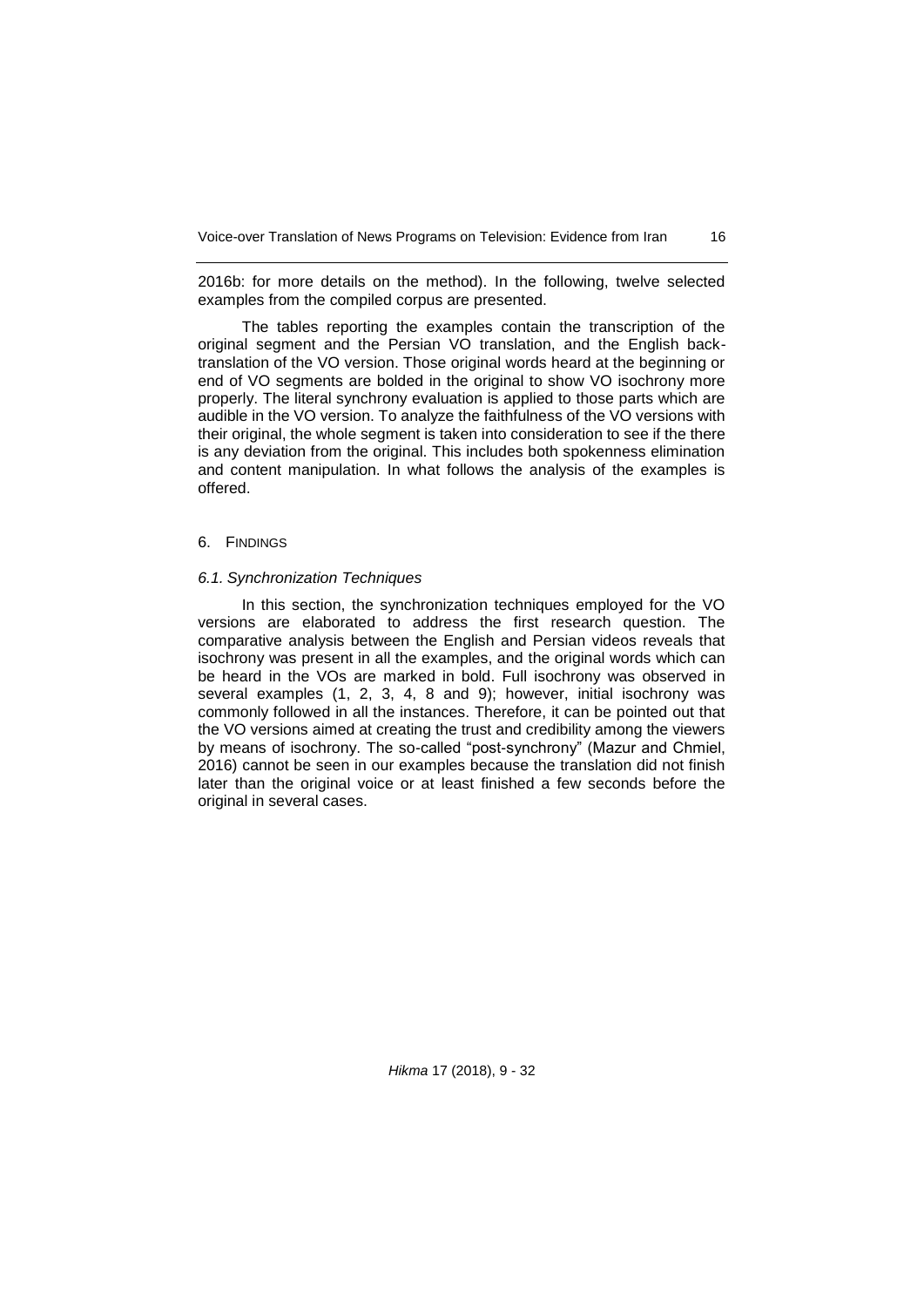## Example 1

| <b>Context:</b> After the meeting of the NATO-Ukraine Commission, NATO Secretary<br>General Anders Fogh Rasmussen made remarks addressing Russia's military<br>operations against Ukraine and slammed Russia over its aggression against<br>Ukraine. |                                                                                                                                                            |
|------------------------------------------------------------------------------------------------------------------------------------------------------------------------------------------------------------------------------------------------------|------------------------------------------------------------------------------------------------------------------------------------------------------------|
| Original (TCR: 00.00.25-00.00.40)                                                                                                                                                                                                                    | Back-Translation from Persian                                                                                                                              |
| Despite Moscow's hollow denials, it is<br>now clear that Russian troops and<br>equipment have illegally crossed the<br>border into eastern and southeastern<br>Ukraine. $5$                                                                          | Despite Moscow's denial, it is clear that<br>Russian troops with equipment have<br>illegally crossed the borders into<br>eastern and southeastern Ukraine. |

Example 2

| Context: After the meeting of the NATO-Ukraine Commission, NATO Secretary<br>General Anders Fogh Rasmussen made the remarks addressing Russia's military<br>operations against Ukraine and slammed Russia over its aggression against<br>Ukraine. |                                                                                                                                                                                                                   |
|---------------------------------------------------------------------------------------------------------------------------------------------------------------------------------------------------------------------------------------------------|-------------------------------------------------------------------------------------------------------------------------------------------------------------------------------------------------------------------|
| Original (TCR: 00.02.00-00.02.18)                                                                                                                                                                                                                 | Back-Translation from Persian                                                                                                                                                                                     |
| Today, we expressed strong solidarity<br>with Ukraine. At the Wales Summit next<br>President<br>we will meet<br>week.<br>Poroshenko to make clear NATO's<br>unwavering support for Ukraine. <sup>6</sup>                                          | Today, we expressed our complete<br>solidarity and support for Ukraine and in<br>the next week's summit, in the meeting<br>with the Ukrainian President, we will<br>review our unwavering support for<br>Ukraine. |

Example 3

l

| <b>Context:</b> The British Prime Minister David Cameroon lashed and warned Russia<br>over its military actions against Ukraine at a European summit in August 2014.                                                                                                                                          |                                                                                                                                                                                                               |
|---------------------------------------------------------------------------------------------------------------------------------------------------------------------------------------------------------------------------------------------------------------------------------------------------------------|---------------------------------------------------------------------------------------------------------------------------------------------------------------------------------------------------------------|
| Original (TCR: 00.00.17-00.00.34)                                                                                                                                                                                                                                                                             | <b>Back-Translation from Persian</b>                                                                                                                                                                          |
| and we have to show real resolve,<br>real resilience in demonstrating to<br>Russia that if she carries on in this way<br>the relationship we have between<br>Europe and Russia, Britain and Russia,<br>America and Russia will be radically<br>different in the future. They cannot go<br>on in this way. $7$ | We are forced to show Russia that<br>the relationship between Europe<br>and Russia, England and Russia,<br>and America and Russia in the<br>future will radically change if Russia<br>carries on in this way. |

It is observed then due to syntactic differences between English and Persian languages, literal synchrony is not structurally always possible. Some examples (1, 2, 5, 6, 9, 10, 11 and 12) kept this synchrony although the level

<sup>&</sup>lt;sup>5</sup> The original was taken from https://bit.ly/2RZZmSB<br><sup>6</sup> The original was taken from https://bit.ly/2RZZmSB

<sup>7</sup> The original was taken from https://bit.ly/2BbHxKO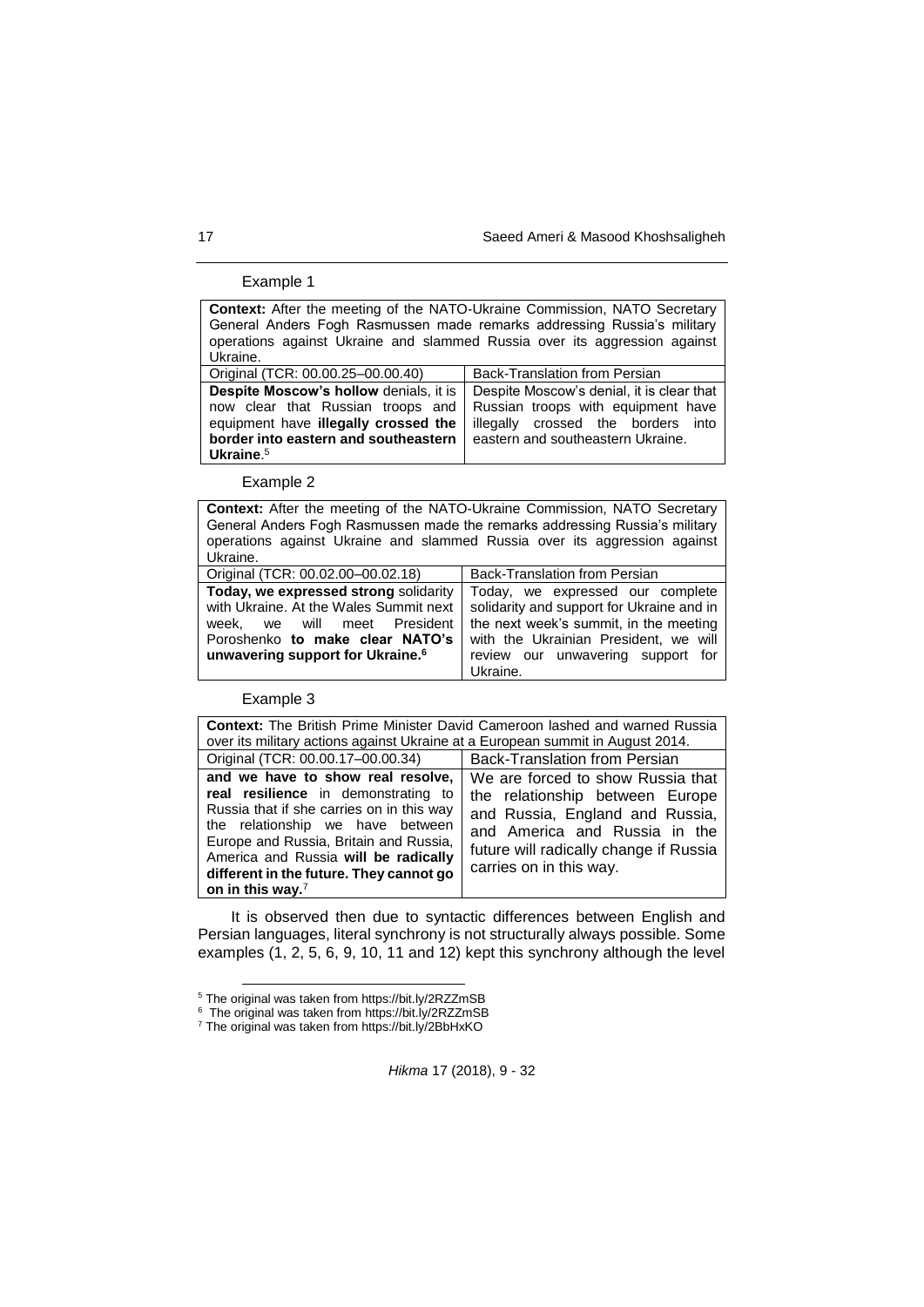of being literal differs because of the aforementioned constraint, and the rephrasing process by the translators. In the fourth example, however, the video chosen for the broadcast was part of a larger video, and the VO translation starts from the time in which editorial team was interested; in other words, the excerpt required for the broadcast was cut from the middle of the original video. To compensate for this loss, the phrase "Russia's antagonism towards the countries" is added in the VO, but one hears these original words "that means against country" at the beginning. This inconsistency can be noticed by those viewers who know English.

Example 4

| <b>Context:</b> During a meeting in Brussels for the crisis in Ukraine, Lithuanian President |                                          |
|----------------------------------------------------------------------------------------------|------------------------------------------|
| Dalia Grybauskaite made remarks about Russia's illegal involvement in Ukraine.               |                                          |
| Original (TCR: 00.00.02-00.00.29)                                                            | <b>Back-Translation from Persian</b>     |
| [Russia's open and direct involvement in                                                     | Russia's antagonism towards<br>the       |
| as stage a war against Ukraine, it's                                                         | countries which are going to approach    |
| clear] that means against country,                                                           | Europe means that Russia is practically  |
| who wants to be closer to Europe,                                                            | in a war against Europe. This issue      |
| that means Russia is practically in a war                                                    | should not be hidden but we should face  |
| against Europe and as we need to take                                                        | it and we should send military materials |
| into account not hide anymore these                                                          | to Ukraine.                              |
| kinds of questions and take actions and                                                      |                                          |
| we need military to support and send [er]                                                    |                                          |
| military materials to Ukraine. 8                                                             |                                          |

With regard to action and kinetic synchronies, our samples did not have any instance of them apart from the fifth example. This is because of the fewer interactions or relations between the "polysemiotic" channels in audiovisual texts (Gottlieb, 2005), say the news programs here, where the visual channel does not encourage the verbal auditory channel, and the original message is only transferred through the verbal auditory channel.

### Example 5

l

| Context: Dr. Parcells illustrates the results of the autopsy of Micheal Brown; an 18-<br>year-old American black man who was shot by the Ferguson Police in August 2014<br>in the US. The doctor displays an account of the shooting. |                                           |
|---------------------------------------------------------------------------------------------------------------------------------------------------------------------------------------------------------------------------------------|-------------------------------------------|
| Original (TCR: 00.05.37-00.06.18)                                                                                                                                                                                                     | Back-Translation from Persian             |
| Dr. Baden and I concluded that he                                                                                                                                                                                                     | Dr. Baden and I concluded that he was     |
| was shot at least six times. We've got                                                                                                                                                                                                | shot at least six times. One shot hit the |
| one to the very top of the head; the apex.                                                                                                                                                                                            | very top of his head and one entered his  |
| We've got one that entered just above                                                                                                                                                                                                 | right eyebrow. One shot hit the top part  |
| the right eyebrow. We've got one that                                                                                                                                                                                                 | of the right arm. There is a wound in the |

<sup>8</sup> The original was taken https://bit.ly/2zfQQYK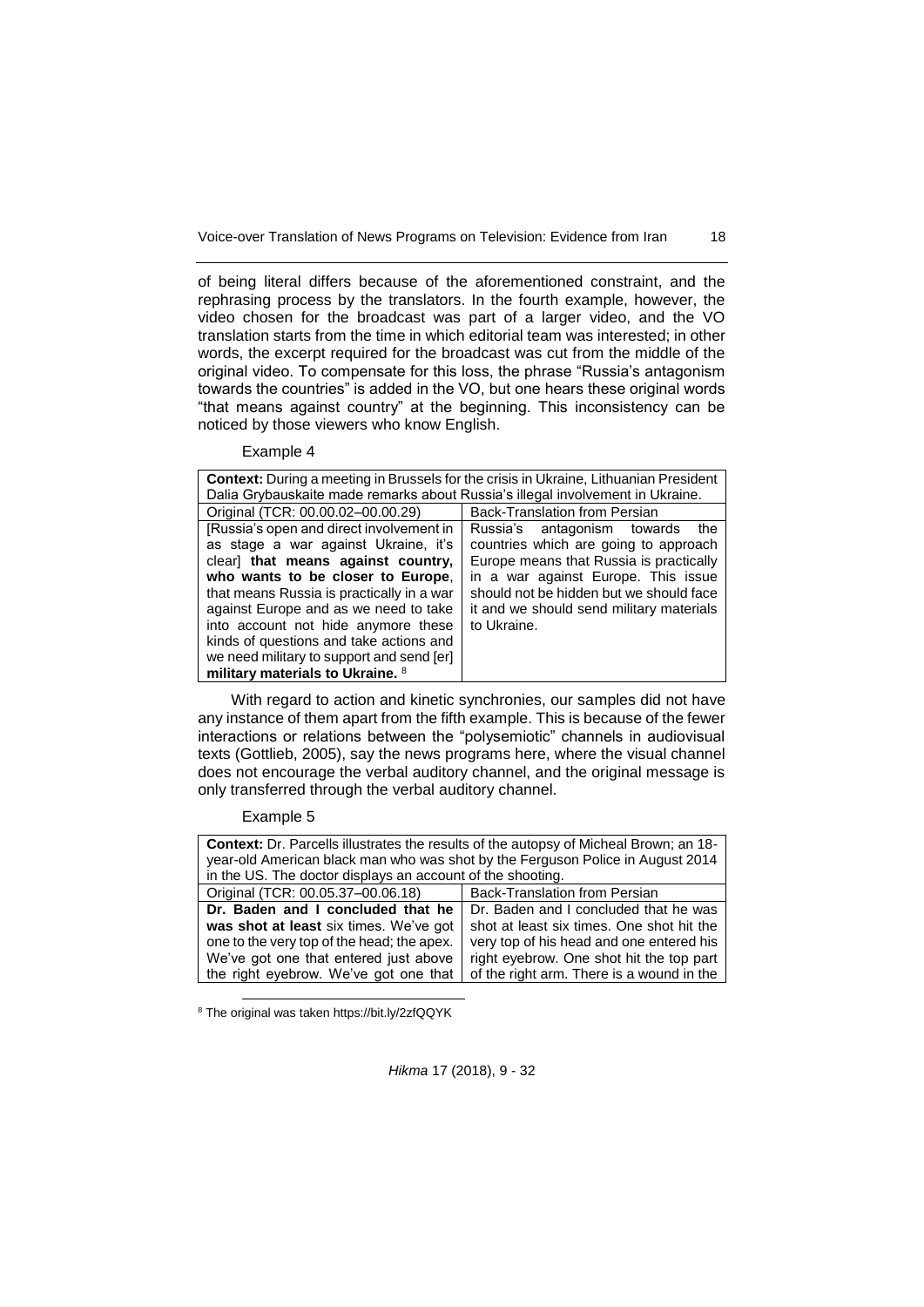19 Saeed Ameri & Masood Khoshsaligheh

| entered the top part of the right arm.<br>We've got a graze wound, a superficial<br>graze wound to the middle part of the<br>right arm. We've got a wound that<br>entered the medial aspect of the right<br>arm, and we've got a deep graze wound<br>produced a laceration to the palm of the<br>right hand. <sup>9</sup> | middle part of his arm. A graze in the<br>internal part of the elbow and a deep<br>wound can be seen in his right thumb. |
|---------------------------------------------------------------------------------------------------------------------------------------------------------------------------------------------------------------------------------------------------------------------------------------------------------------------------|--------------------------------------------------------------------------------------------------------------------------|

As indicated in the examples above, kinetic and action synchronies are only the case for Example 5. In the footage when the doctor says "the apex" he clearly points to his head, so kinetic synchrony at the right time is expected but to preserve initial isochrony—as the translation started with delay—this synchrony could not be maintained. Thus, the translation was not synchronized with this hand movement. When presenting the place of shots on the body of the dead person, the doctor follows a certain order, and he refers to a whiteboard showing different parts of the body of the dead person. In the VO, the producer tries to preserve the actions by keeping the same order at the right time. However, since the translation started with delay—due to isochrony—keeping the first instance, which is the first shot, at the time the screen shows it was impossible. In the VO version, the voice actor refers to both shots of the apex and eyebrow at the time the doctor in the video is showing the shot in the eyebrow so as to compensate for the loss. Furthermore, the order of other indications of the shots was violated as the scene in which the doctor refers to the third shot, which was a superficial graze wound on the arm, was omitted in the VO version. Thus, when the doctor points to the superficial graze wound in the original footage, the camera shows a wound in the middle part of the arm. But when the voice actor delivers the translation of this part in the VO footage, the camera shows the wound in the forearm. Additionally, when the doctor points to the palm of the hand to show the last shot, the voice actor delivers the translation of the two shots in the forearm and in the palm. Therefore, the order of actions was not accurately maintained.

### Example 6

l

| <b>Context:</b> In a joint press conference in September 2014, Barack Obama     |                                                                               |
|---------------------------------------------------------------------------------|-------------------------------------------------------------------------------|
| condemned Russian military intervention in Ukraine and stressed stepping up the |                                                                               |
| sanctions on Russia for its aggressive behavior.                                |                                                                               |
| Original (TCR: 00.21.26-00.22.19)                                               | Back-Translation from Persian                                                 |
| We must continue to stand united   We must stand united against Russia's        |                                                                               |
| <b>against Russia</b> 's aggression in                                          | aggression in Ukraine. Mr. Putin has                                          |
|                                                                                 | Ukraine. Keep in mind that, repeatedly, repeatedly ignored the opportunity to |

<sup>9</sup> The original was taken from https://bit.ly/2RWsDxq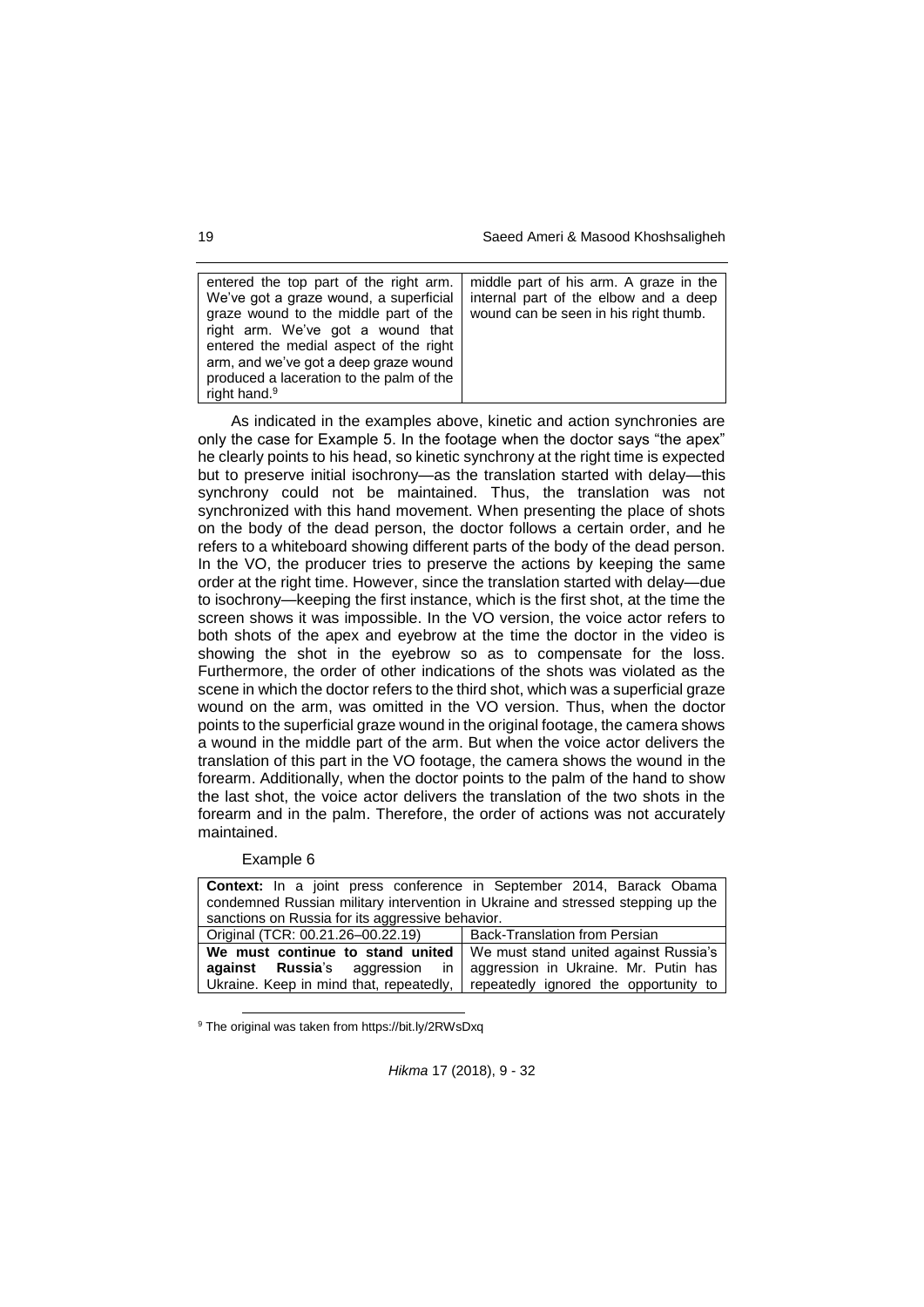| President Putin has<br>ignored the       | crisis<br>the<br>Ukraine<br>resolve<br>in. |
|------------------------------------------|--------------------------------------------|
| opportunity to resolve the crisis in     | diplomatically. We have come together      |
| diplomatically. The United<br>Ukraine    | to impose important sanctions on Russia    |
| States, the European Union, our          | for its actions. Russia is paying a price  |
| partners around the world have all said  | for these actions.                         |
| we prefer a diplomatic solution. But in  |                                            |
| light of Russia's unwillingness to seize |                                            |
| that opportunity, we have come together  |                                            |
| to impose major sanctions on Russia for  |                                            |
| its actions. And make no mistake,        |                                            |
| Russia is paying a price. <sup>10</sup>  |                                            |

The analysis in terms of voices revealed that in all instances there is a match between the original speakers' voice and that of their voice actors in relation to gender and age with one exception in Example 7 in which the original speaker has a middle-aged voice, but his voice actor speaks in a much younger voice. Another important issue pertaining to voices is prosodic features like tempo. In few cases, these features were lost. To illustrate, in the first example, the original speaker speaks slowly but his voice actor reads out the translation with a higher tempo probably to preserve the full isochrony. Accent is another issue which was fully eliminated in the VO versions. In some examples, the speakers were speaking English in a local accent, but the Persian voice actors read the translation with a standard Persian accent to facilitate communication which is in line with what Franco (2000) observed in her analysis of VO translations although from the perspective of interviewees in documentaries, not of interviewees or speakers in the news.

## *6.2. Spokenness Elimination*

As described earlier, "fluffs, hesitations, grammatical errors" as well as "expletives and to idiosyncratic language or behavior" (Luyken et al., 1991) are subject to omission in the VO translation so as to reach "voice-over isochrony" as well as "clarity and intelligibility that is required by the genre" (Franco et al., 2010: 74). This has been empirically evidenced in Franco's (2000: 243) fascinating doctoral dissertation that spokenness, i.e. "hesitations, reformulations, incomplete utterances, false starts, minor repetitions (i.e. those which indicate hesitation) and interactive signals", was almost always eliminated in the VO translations and its reduction and elimination in the Polish

l <sup>10</sup> The original was taken from https://bit.ly/2DJP4mv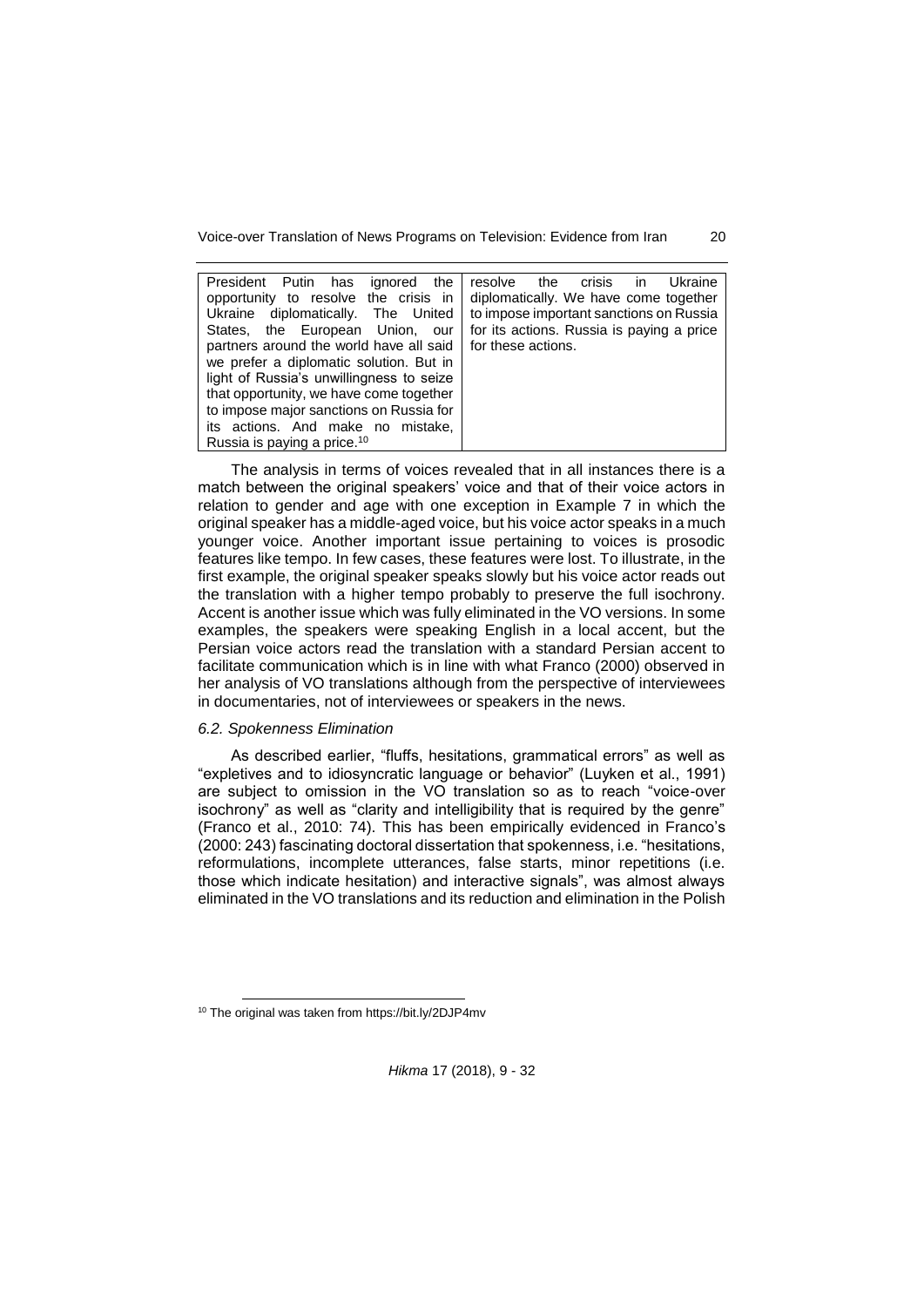and Spanish VO of (non)fictional genre were common (Franco et al., 2010; Sepielak and Matamala, 2014; Hołobut, 2015; Mazur and Chmiel, 2016).

The presence of oral discourse markers in political speeches in which some speakers read from a text or at least do not speak offhand—because their language is generally planned—is not very frequent. Nevertheless, elimination of the aforementioned elements is observed in several cases. To give an example, repetitions ("we've got"), adjectives ("a superficial graze") and sentences connectors were edited out in the fifth example. Repetitions which are representative of redundancy tend to be removed. Hesitations and reformulations are other elements which were not reflected in the VO. More precisely, in the fifth example, the reformulation "a graze wound, a superficial graze wound" is only translated as "a graze wound" or in the tenth example "The Iranian deal, the nuclear deal" is rendered as "the nuclear deal with Iran". The hesitation in the Grybauskaitė and Mogherini examples (4 and 10) shown by [er] in the tables—and the incomplete phrase in the Fergoesn instance ("implementation of a curfew in the imp… a curfew in the impacted") were also left out in the translation. Another interesting issue is pauses in the speech which disappeared in the VO copies. It seems the ultimate goal for the VO is to transfer content rather than spokenness; thus, it is not faithful and complete, as far as spokenness is concerned. This should also be borne in mind that preserving the aesthetics and speaking style of the speaker is not a priority in non-fiction translation (Franco et al., 2010) as is the case in the present inquiry.

#### *6.3. Content Manipulation*

The idea of faithfulness in translation for VO has been questioned by some translation researchers (Franco, 2000; Darwish and Orero, 2014; Filmer, 2016). In what follows, we analyze the original against its VO version to detect deviations likely motivated by ideology or synchrony, to quote the words of Díaz-Cintas (2012), technical and ideological manipulation. It is worth nothing that deviations due to structural differences between English and Persian as two far apart languages are not the aim.

To begin with, Example 1 remained almost faithful to its original counterpart except for spokenness which was discussed previously. This should be stressed that that in instances like Example 3 some informative words have been excluded such as "real resolve", "real resilience", and the last warning ("They cannot go on in this way"). This is probably caused by persevering full isochrony as some initial and final words of the original can be heard in the VO version. As far as the fifth example is concerned, infidelity is caused due to mistranslations by the translator. To be more specific, "the medial aspect of the right arm" was translated as "the middle part of the elbow"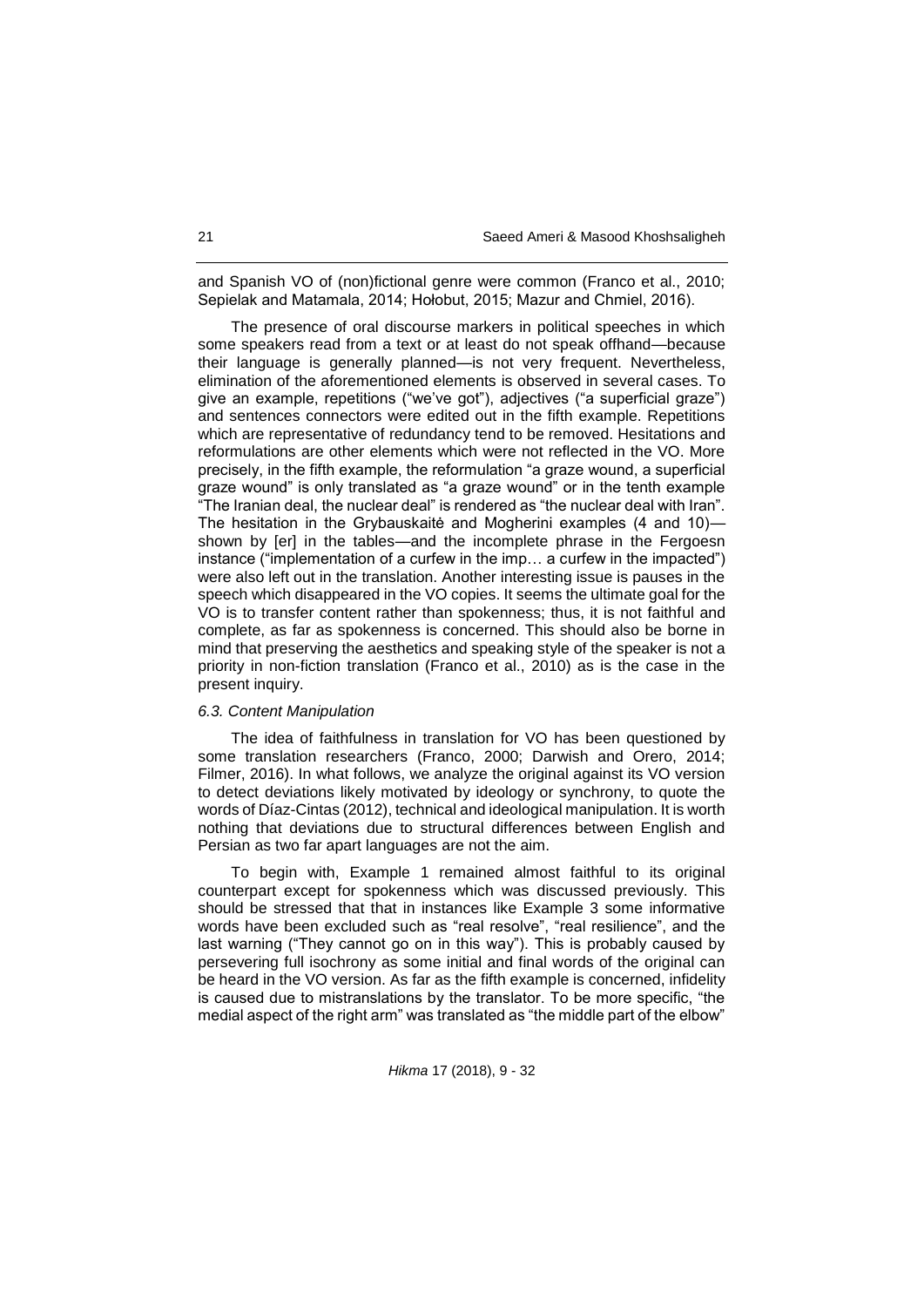and "a laceration to the palm of the right hand" as "a deep wound in the right thumb" which can underscore the incompetency of translators and editors. Some information was eliminated in the VO because the context helps the viewers understand the message like the omission of "Keep in mind that" and "And make no mistake" in the seventh example. One might wonder why the long sentence "The United States, the European Union, our partners around the world have all said we prefer a diplomatic solution" was not rendered in this example. We think this is an ideologically-driven omission to underpin the view that the US and his allies do not seek diplomatic solutions but war and sanctions.

Above all, ideologically-charged manipulation is also present in the seventh example where the VO version included the phrase "Military forces" that cannot be found in the original. What can be heard in the original footage is "We will not allow a handful of looters to endanger the rest of this community", but it does not contain any words about "Military Forces". This appears to be an intervention in the translation to underline that the US does not allow any kind of protest in particular by adding that the military forces would prohibit any protest.

Example 7

| <b>Context:</b> Jay Nixon, The governor of Missouri, in a press conference, declares the<br>state of emergency in November 2014 in Ferguson with the purpose of calming the<br>unrest and tensions between protesters and police following the shooting of Michael<br>Brown.                                                                                                                                                                                                                           |                                                                                                                                                                                                                               |
|--------------------------------------------------------------------------------------------------------------------------------------------------------------------------------------------------------------------------------------------------------------------------------------------------------------------------------------------------------------------------------------------------------------------------------------------------------------------------------------------------------|-------------------------------------------------------------------------------------------------------------------------------------------------------------------------------------------------------------------------------|
| Original (TCR: 00.01.04-00.01.35)                                                                                                                                                                                                                                                                                                                                                                                                                                                                      | <b>Back-Translation from Persian</b>                                                                                                                                                                                          |
| So to protect the people and property<br>of Ferguson today, I signed an order<br>declaring a state of emergency and<br>ordering implementation of a curfew in<br>the imp a curfew in the impacted area<br>of Ferguson. Again, this is not to<br>silence [the people of Ferguson or this<br>region or others, but to contain those<br>who are drowning out the voice of the<br>people with their actions. We will not<br>allow a handful of looters to endanger<br>the rest of this community. $]^{11}$ | To keep the security of people, I declare<br>the state of emergency in this region.<br>From 12 a.m. to 5 a.m. the curfew is<br>implemented. And all the offenders will<br>receive severe penalties by the military<br>forces. |

Example 8 is an interesting case in this study. The translation in this case does not correspond with the original footage shown on the screen. This does not mean that manipulation happens but a technical problem leads to this mistake as this footage was wrongly chosen and cut from the original footage.

l

<sup>11</sup> The original was taken from https://bit.ly/2qPEH83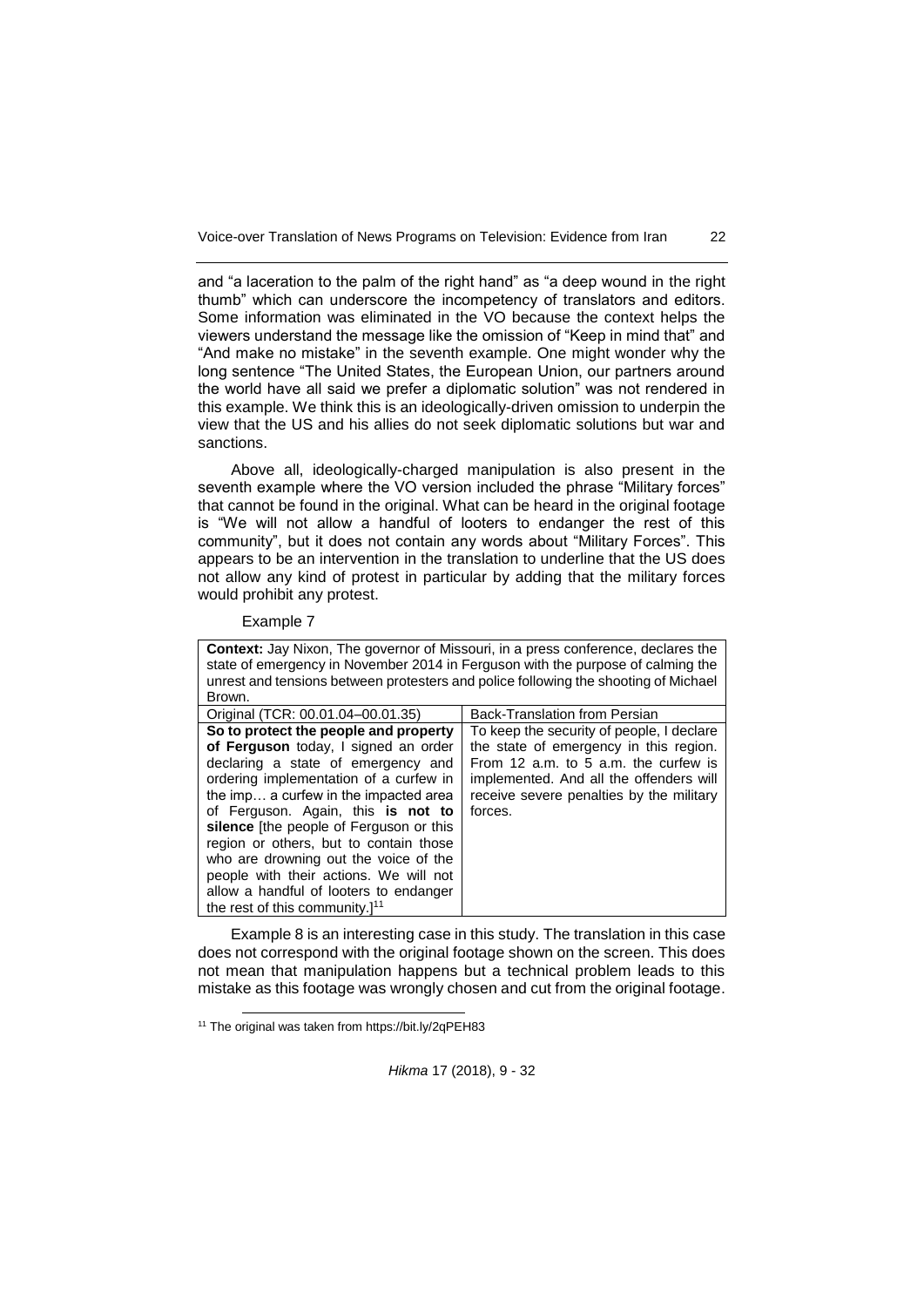The information received from the visual channel of this footage is not informative as it only shows Obama is making a speech about ISIL; in other words, the visual channel does not encourage the message perceived via the auditory channel. But the audible words at the beginning and end of this version clearly manifest that translation does not match the original message, hence, it may increase mistrust among the viewers. The question raised here is why this happened and whether the person responsible for the final program was not familiar with English to detect this mistake.

Example 8

| <b>Context:</b> In September 2014, President Obama made a speech about the US |                                            |
|-------------------------------------------------------------------------------|--------------------------------------------|
| strategies for combating the Islamic State (ISIS) in Iraq and Syria.          |                                            |
| Original (TCR: 00.06.32-00.06.46)                                             | Back-Translation from Persian              |
| Across the border, in Syria, we have                                          | ISIL is a terrorist group. This issue is   |
| ramped up our military assistance to                                          | simple and this group has no vision other  |
| the Syrian opposition. Tonight, I call on                                     | than the slaughter of all who stand in its |
| Congress again to give us additional                                          | way.                                       |
| authorities and resources to train and                                        |                                            |
| equip these fighters. <sup>12</sup>                                           |                                            |

A deviation is manifest in the ninth example where Barak Obama is making a speech about Iran. The translation tries to be as faithful as possible but a very important and long piece of information is lost which is "When our sailors in the Persian Gulf accidentally strayed into Iranian waters that could have sparked a major international incident. Some folks here in Washington rushed to declare that it was the start of another hostage crisis" and the translation only resorted to this phrase "our captured sailors" instead. Perhaps, the VO producer did not wish to mention that the sailors strayed into Iranian waters accidently since it was once believed by the Iranian authorities that they were snooping in the Iranian waters. Moreover, the VO also excluded the information about the hostage crisis which reminds the hostage of American diplomats in 1979 in Iran.

### Example 9

l

| <b>Context:</b> In January 2016, President Obama gave statements about Iran's nuclear<br>program.                                                             |                                                                                                                                                         |
|---------------------------------------------------------------------------------------------------------------------------------------------------------------|---------------------------------------------------------------------------------------------------------------------------------------------------------|
| Original (TCR: 00.04.18-00.04.46)                                                                                                                             | Back-Translation from Persian                                                                                                                           |
| I want to also point out that by<br>working with Iran on this nuclear<br><b>deal,</b> we were better able to address<br>other issues. When our sailor sailors | In cooperation with Iran on the nuclear<br>deal, we were able to address other<br>issues more appropriately like the<br>captured sailors, we talked and |

12The original was taken from https://bit.ly/YV58cR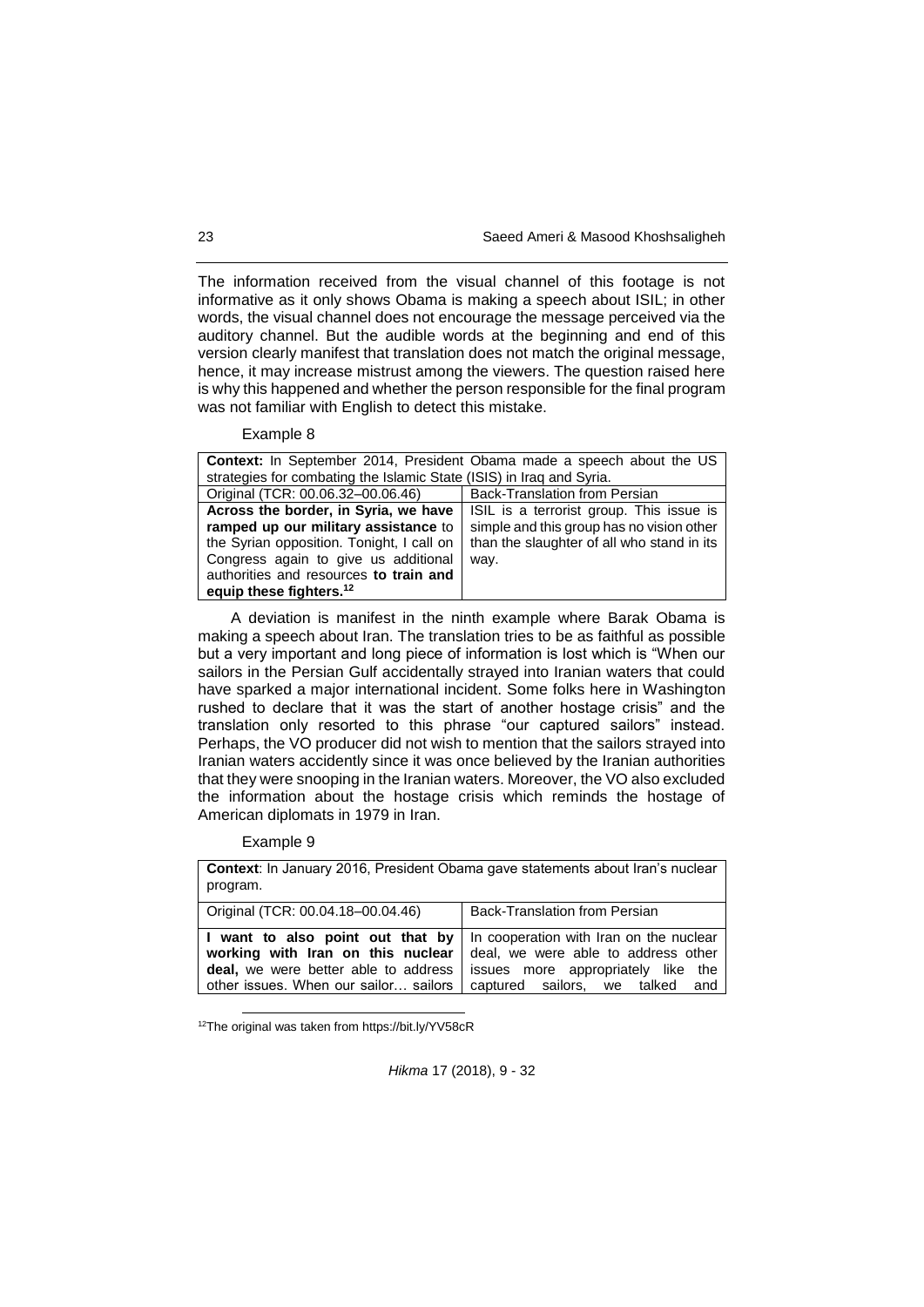| in the Persian Gulf accidentally strayed<br>into Iranian waters that could have<br>sparked a major international incident.<br>Some folks here in Washington rushed<br>to declare that it was the start of another<br>hostage crisis. Instead, we <b>worked</b><br>directly with the Iranian government<br>and secured the release of our sailors<br>in less than 24 hours <sup>13</sup> . | cooperated directly with the Iranian<br>government and had released them in<br>less than 24 hours. |
|-------------------------------------------------------------------------------------------------------------------------------------------------------------------------------------------------------------------------------------------------------------------------------------------------------------------------------------------------------------------------------------------|----------------------------------------------------------------------------------------------------|
|                                                                                                                                                                                                                                                                                                                                                                                           |                                                                                                    |

Federica Mogherini, in the ninth example, makes clear that the nuclear deal with Iran is a multilateral agreement because President Trump once warned he would tear up the deal. A translation, however, was added in the VO which is absent in the original, that is to say, the Persian VO version reads this statement by Federica Mogherini "But we should wait to see what policies the American president would follow in his foreign policies". This added statement shows that Mogherini has doubts while in the original she strongly stated that she supervises the implementation of the agreement and this was not actually rendered in the VO. Probably, this aimed to show to the audience that even Mogherini might not able to secure the agreement against the threats by Trump. This reinforces the remarks by the campaign against the agreement in Iran that this agreement had no benefit for the Iranian.

### Example 10

| <b>Context:</b> In November 2016, the European Union foreign policy chief Federica<br>Mogherini angrily reacted to the Donald Trump's negative statements about Iran's<br>nuclear deal with the P5+1 and she stressed that Donald Trump cannot cancel an<br>international multilateral agreement.                                                                                                                                                                                                                                           |                                                                                                                                                                                                                                    |  |
|---------------------------------------------------------------------------------------------------------------------------------------------------------------------------------------------------------------------------------------------------------------------------------------------------------------------------------------------------------------------------------------------------------------------------------------------------------------------------------------------------------------------------------------------|------------------------------------------------------------------------------------------------------------------------------------------------------------------------------------------------------------------------------------|--|
| Original (TCR: 00.00.32-00.01.07)                                                                                                                                                                                                                                                                                                                                                                                                                                                                                                           | <b>Back-Translation from Persian</b>                                                                                                                                                                                               |  |
| The Iranian deal, the nuclear deal, is<br>not a bilateral agreement between the<br><b>U.S. and Iran.</b> It's a multilateral [er]<br>agreement that we have negotiated. I<br>have a personal, direct responsibility as,<br>still, the chair of the joint commission<br>that supervises the implementation of<br>the agreement to guarantee that it is fully<br>implemented by all sides - all sides -<br>and this is enframed into a U.N. Security<br>Council resolution, actually more than<br>one. So it is not a bilateral or unilateral | The nuclear deal with Iran is not a<br>bilateral agreement between the US and<br>Iran. It's a multilateral agreement but we<br>should wait to see what policies the<br>American president would follow in his<br>foreign policies. |  |

<sup>&</sup>lt;sup>13</sup> The original was taken from https://bit.ly/2QPuJiB

l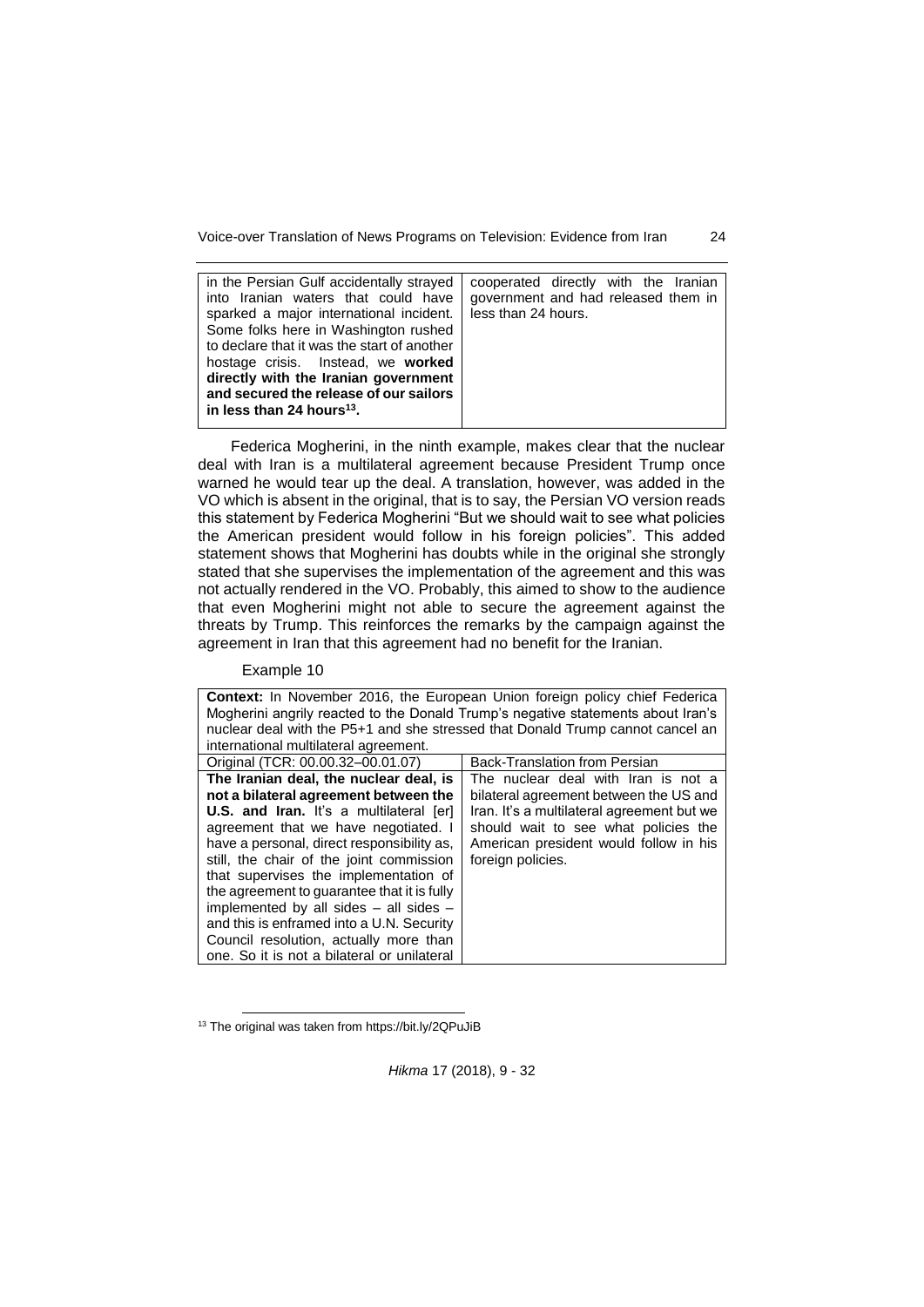25 Saeed Ameri & Masood Khoshsaligheh

| ssue. It is a multilateral agreement in |                                                    |  |
|-----------------------------------------|----------------------------------------------------|--|
|                                         |                                                    |  |
|                                         |                                                    |  |
|                                         | the framework of the United Nations. <sup>14</sup> |  |

Example 11 depicts a news story about the United States Secretary of State's trip to Lebanon. Before the VO video begins displaying the Rex W. Tillerson's joint press meeting with Saad Hariri, the Persian narrator offers a commentary with this remark that this talk would cover the US repeated groundless accusation against Hezbollah. What can be heard in the VO version is a very brief translation of the original message and the wording of the translation significantly differs from that of the original. In the original, Rex W. Tillerson used the word "concern" while the news agency chose the word "scare" which imposes a quite different tone over the Tillerson's speech. In the rest, he talks about the Hezbollah's presence in Syria and their support for the Assad regime. A close inspection of the VO translation clearly suggests that there is quite a large amount of deviations includeing removing the segment mentioning Syria bloodshed and the Hezbollah's hand in that. Importantly, the way Tillerson refers to Assad changed in the VO version as the adjective "barbaric" is omitted and the noun "regime" is replaced with "government", which denotes an authoritarian government. In view of these deviations from an ideological perspective, we should say that Iran has always been a keen alley of both Hezbollah and Assad; thus, not surprising when one observes such manipulations and modifications in the original message as an intention to display a more positive picture of the two Iranian allies to the Iranian audience.

Example 11

l

| <b>Context:</b> During a joint press meeting with the Prime Minister of Lebanon Saad                                                                                                                                                                                                                                              |                                                                                                                                                          |  |
|-----------------------------------------------------------------------------------------------------------------------------------------------------------------------------------------------------------------------------------------------------------------------------------------------------------------------------------|----------------------------------------------------------------------------------------------------------------------------------------------------------|--|
| Hariri, Rex W. Tillerson censured Hezbollah's actions and their involvement in the                                                                                                                                                                                                                                                |                                                                                                                                                          |  |
| Middle East conflicts.                                                                                                                                                                                                                                                                                                            |                                                                                                                                                          |  |
| Original (TCR: 00.02.39-00.03.05)                                                                                                                                                                                                                                                                                                 | Original (TCR: 00.02.39-00.03.05)                                                                                                                        |  |
| The people of Lebanon should also<br>be concerned about how Hezbollah's<br>actions and its growing arsenal bring<br>unwanted and unhelpful scrutiny on<br>Lebanon. Hezbollah's entanglement in<br>regional conflicts threatens the security<br>of Lebanon and has destabilizing effects<br>in the region. Their presence in Syria | The people of Lebanon should be<br>of Hezbollah's actions.<br>scared<br>Hezbollah supports Bashar al-Assad's<br>government and should end this activity. |  |
| perpetuated the bloodshed,<br>has<br>increased the displacement of innocent                                                                                                                                                                                                                                                       |                                                                                                                                                          |  |

<sup>14</sup> The original was taken from https://bit.ly/2OOMVH4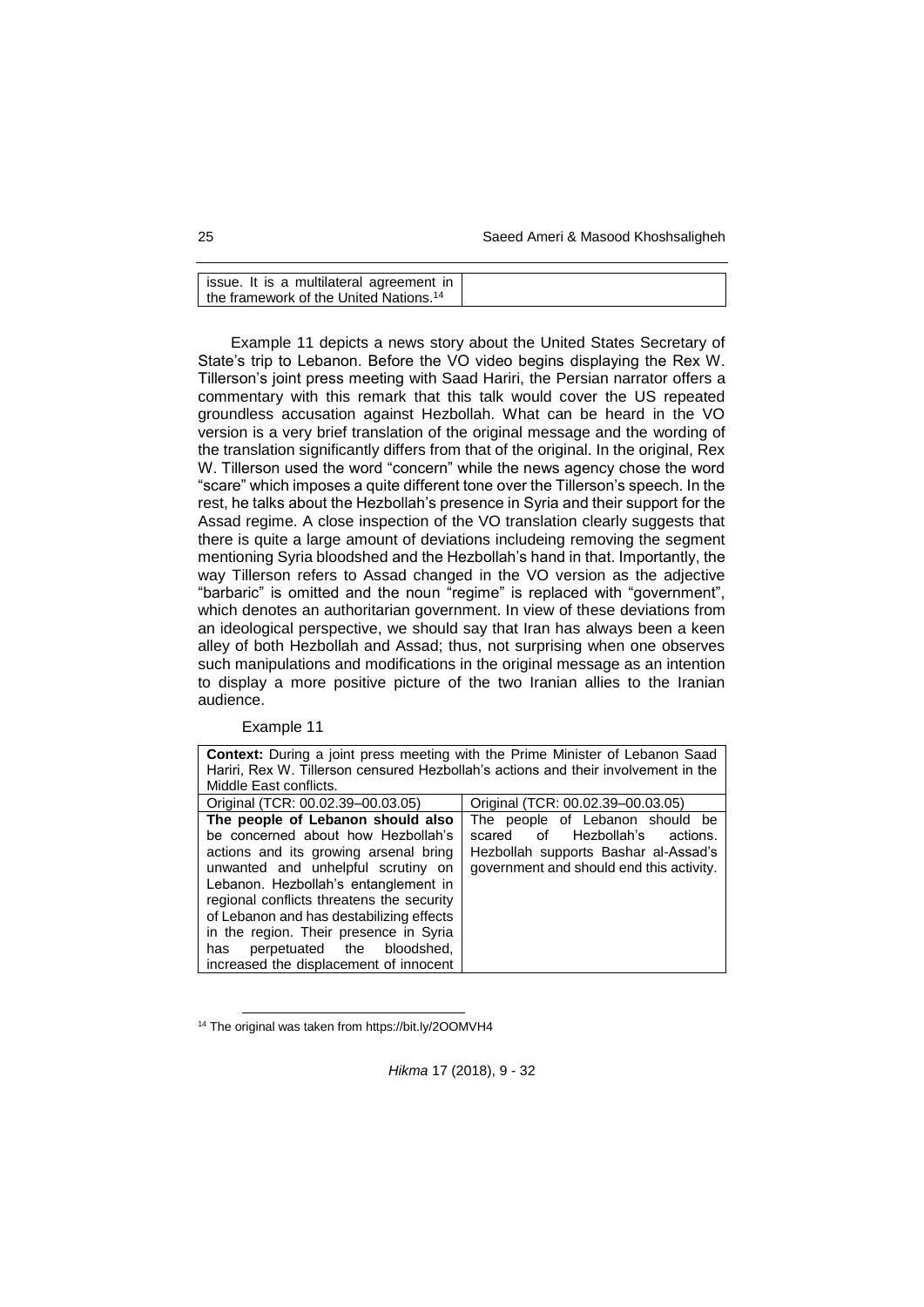people, and propped up the barbaric Assad regime.<sup>15</sup>

The news material in Example 12 is about Obama's remarks about Iran's nuclear program in 2013. This newscast contains two small parts a lager talk of Obama. The second part of the VO translation, where Obama speaks of the knowledge and technology of a nuclear program, occurred earlier in the original version; in other words, right before the first part of the VO version where he exclusively talks about the Iranian nuclear program. Thus, a sort of editing occurred in the VO version to connect two separate but related parts. As a matter of fact, the second part of Obama's talk in this video clip is an answer to a question that is raised by the press host. The question was about why countries like Pakistan and North Korea achieved a non-peaceful nuclear program and why the Iranian nuclear deal differs. What Obama answered is that he does not know and it seems hard to stop nations from having a nuclear program as its technology is already everywhere. Therefore, the reference to having the knowledge of a nuclear program is not exclusively limited to Iran but in the VO version one hears that he is saying "Iranians have already achieved the knowledge of the nuclear cycle". In the VO translation, the second part comes first and in that some important remarks of Obama have been edited out such as "military capabilities". Indeed, he insists on the military aspect of the Iranian nuclear program, while the VO version does not mention this aspect. By this elimination, the VO version creates a version that Obama is exclusively against the Iranian nuclear program while he actually is concerned with its military aspect. The other side of the analysis shows that the second part of the talk has been rewritten and there is no reference to nuclear weapons in the VO version—"the knowledge of creating nuclear weapons"— and makes it less assertive in this regard.

Example 12

l

| <b>Context:</b> Talking at the Saban Forum (Brookings Institution) in December 2013, |                                           |  |
|--------------------------------------------------------------------------------------|-------------------------------------------|--|
| President Obama spoke about the Iranian nuclear program.                             |                                           |  |
| Original (TCR: 00.12.01-00.12.28/TCR:   Back-Translation from Persian                |                                           |  |
| 00.10.16-00.10.33)                                                                   |                                           |  |
| If I had an option, if we could create an                                            | If I had an option that I could eliminate |  |
| option in which Iran eliminated every                                                | every single nut and bolt of the nuclear  |  |
| single nut and bolt of their nuclear                                                 | program, I would definitely do that. But  |  |
| program, and foreswore the possibility of                                            | this is not possible at the moment.       |  |
| ever having a nuclear program, and, for                                              | I think it's important for everybody to   |  |
| that matter, got rid of all its military                                             | understand that stopping the Iranian      |  |
| capabilities, I would take it [] that                                                | nuclear program is not easy since         |  |
| particular option is not available.                                                  | Iranians have already achieved the        |  |

<sup>15</sup> The original was taken from https://bit.ly/2DJPAkr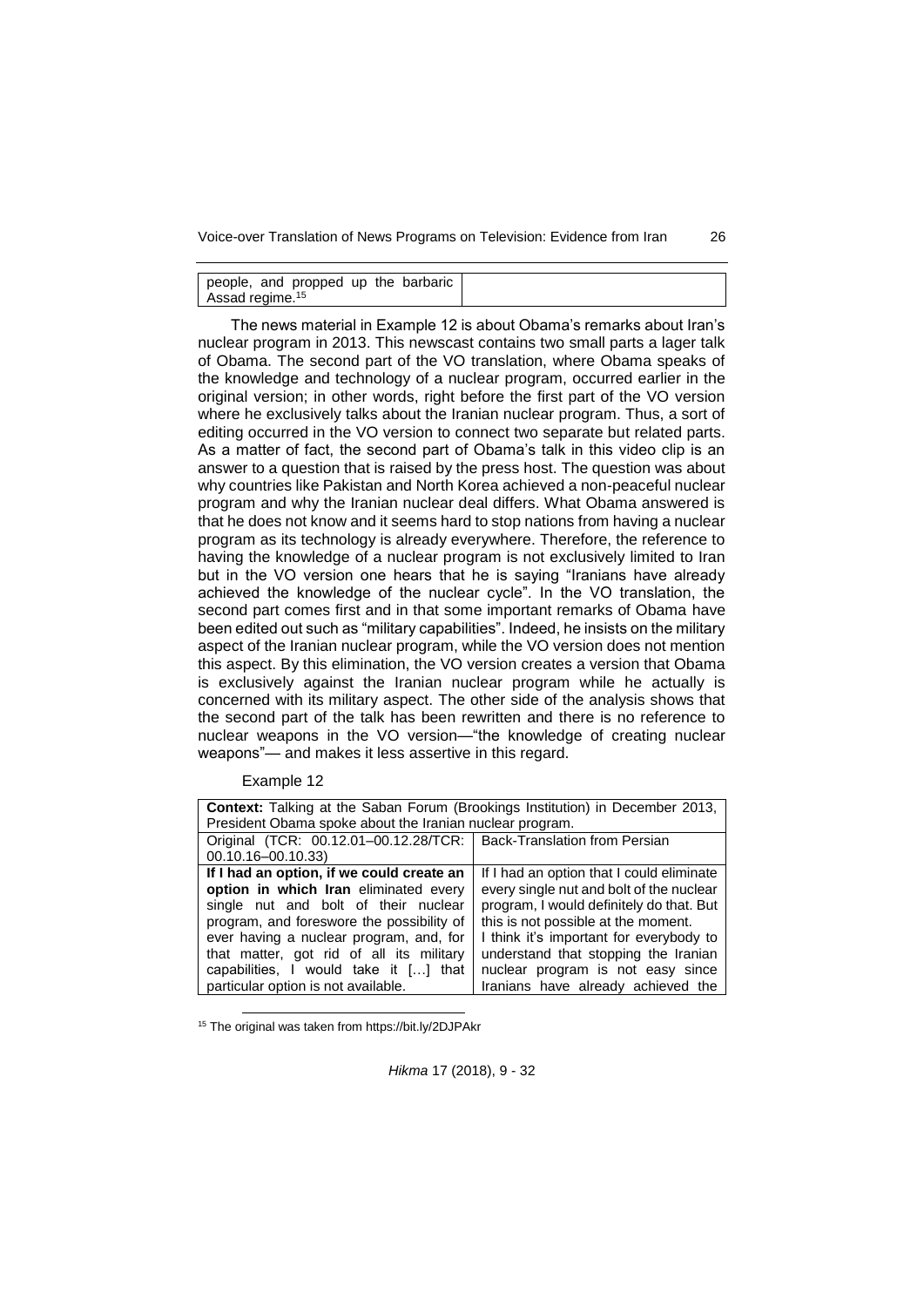27 Saeed Ameri & Masood Khoshsaligheh

| I think it's important for everybody to   knowledge of the nuclear cycle and       |  |
|------------------------------------------------------------------------------------|--|
| understand this is hard. Because the $\vert$ this knowledge cannot immediately get |  |
| technology of the nuclear cycle, you can   off like the Internet.                  |  |
| get off the Internet; the knowledge of                                             |  |
| creating a nuclear weapons is already out                                          |  |
| there. $16$                                                                        |  |

#### 7. DISCUSSION AND CONCLUSION

This article threw some new lights on Persian VO translation in news broadcast in terms of synchrony strategies and the idea of faithfulness in the translation. The first and the most important finding showed that VO was widely used for presenting TV news in Iran. The analysis of VO isochrony suggested that isochrony seems to be a norm in foreign newscasts voicedover into Persian. A further analysis of isochrony implied that initial isochrony almost always happened yet final isochrony was uncommon in many cases which reflects some previous studies findings (Darwish and Orero, 2014; Khoshsaligheh and Ameri, 2016b; Sepielak, 2016b). In addition, there was a loss of information at the expense of preserving the VO isochrony which is in accordance with the idea of condensed translation in VO (Diaz-Cintas and Orero, 2006, 2010; Orero, 2006a; Franco et al., 2010). In some cases, however, the voice actor did not follow the exact pace of presenting the message (i.e. the original speaker's tempo) and was faster; as such, condensation of the translation was not of necessity.

The analysis of literal synchrony revealed no specific trend. Whereas some segments were literally rendered, others followed a more semantic translation. This finding can be discussed against the background literature available on VO. Some professionals do not recommend literal synchrony because "maintaining a genuine language structure is their top priority" (Franco et al., 2010: 81), while for others a literal translation of those audible parts can enhance the illusion of authenticity (Luyken et al., 1991: 141). We think that in the case of news translation dealing mainly with political aspects of the world, preserving literal synchrony can offer "a greater impression of verisimilitude" to the original program (Chaume, 2013: 108), but it should not be overlooked that English and Persian differ in terms of word order, so literal synchrony might not be always a reasonable option.

The examination of action and kinetic synchronies interestingly showed that preserving isochrony at times can bring about violating the two said types of synchrony. So the decision is up to the VO producer to keep isochrony or to preserve action and kinetic synchronies. The paper, too, investigated the

l

<sup>16</sup> The original was taken from https://bit.ly/2DIZTVL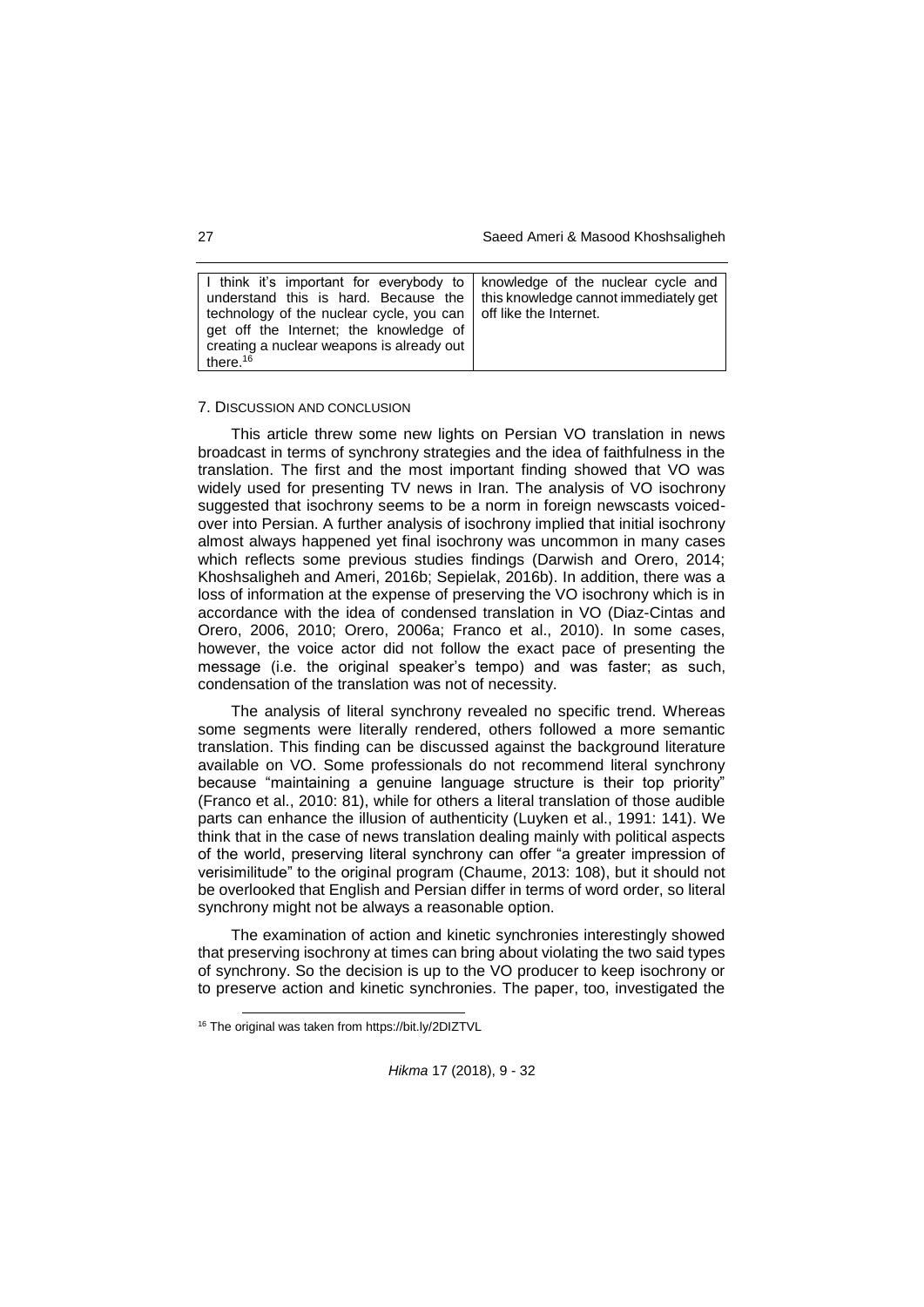types of voices used in the VO. It was found that the VO versions tended to use voices which are very similar to the original ones; this might be because of the prevalence of dubbing in Iran where the use of similar voices is a norm which is strictly followed. Likewise, the outcomes of a study on the VO of documentaries into Persian suggested a similar trend; however, the prosodic features like tempo were also reflected in the VO of documentaries by the voice actors (Khoshsaligheh and Ameri, 2016b), unlike the present research.

An unexpected finding of this study was that the editorial team mistakenly inserted few translations in wrong segments even though action synchrony was not affected because the speaker was not mentioning to something on the screen and the visual channel had nothing to do with the verbal information. The available audible parts, however, could remind the viewers of such trouble and can significantly jeopardize the illusion of reality and trust.

Generally, VO has been described as a literal and almost objective translation or it attempts to present a complete copy of the original message (Luyken et al., 1991; Scannell cited in Franco et al., 2010). Notwithstanding this claim, the current research revealed that faithfulness or being loyal to the original was not always possible to be achieved. Due to isochrony or technical problems, omissions of both significant and insignificant information frequently happened. Rightly pointed out by Orero (2004: 79), VO is as faithful as other AVT modalities but a chief strategy in VO translation is to gain "a certain degree of fidelity – by resorting to the use of calques or literal translations – at the beginning and/or the end of the speech that is translated" which may not be recommended for English and Persian as two different languages. However, ideologically charged omissions in some examples clearly suggest that the VO cannot be labeled as an objective and naïve presentation of the original as clearly noted and evidenced empirically by Franco (2000), Darwish and Orero (2014) and Filmer (2016) for documentaries and news programs. In brief, our results seem to indicate that Persian VO translation for news programs is not an objective and trustful representation of the original content. This presentation is always affected by synchrony strategies and mainly the ideology of the news agency. Therefore, ideological manipulation may spoil and distort the original content.

The findings of this descriptive research cannot be over-extended to other situations but can lay the foundation for more research into this marginal yet fascinating modality of AVT. Research from other locales and on diverse samples, which could enrich our understating of VO practice worldwide, is highly suggested. Additionally, it would be interesting to conduct ethnographic research to figure out how VO translations are produced and which agents are involved in the professional process in order to pinpoint the undelaying factors contributing to the manipulation of translations. On a final note, the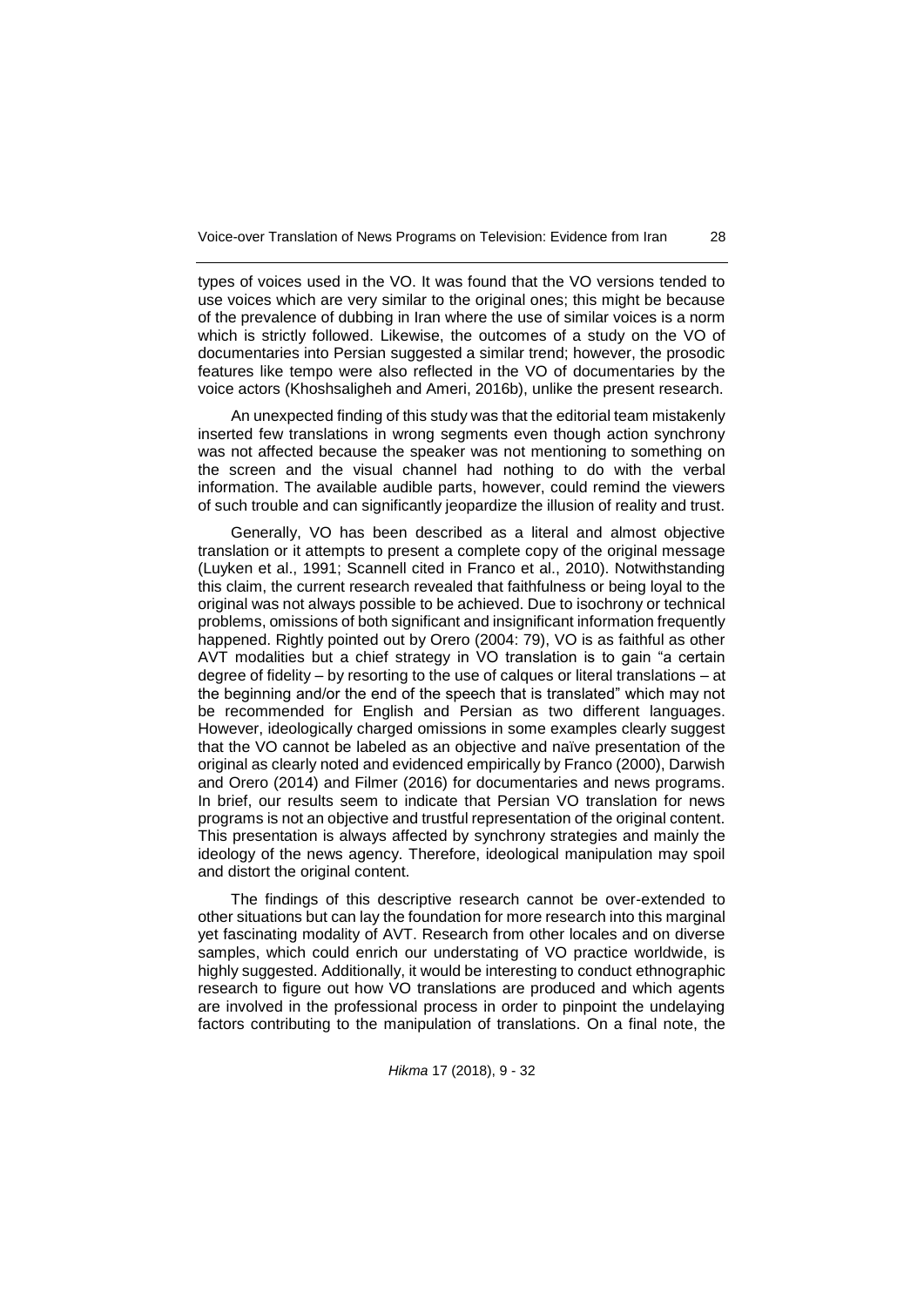authors hope to see the "ugly duckling" of translation studies (Orero, 2006b) as a "beautiful swan" in the near future.

### 8. REFERENCES

- Abusalem, A. (2006). Standards of reporting translated scripts in news media. *Translation Watch Quarterly*, 2(1), 25-35.
- Chaume, F. (2004). Synchronization in Dubbing: A Translational Approach. In P. Orero (Ed.), *Topics in Audiovisual Translation* (pp. 35-52). Amsterdam, Netherlands: John Benjamins.
- (2012). *Audiovisual Translation: Dubbing*. Manchester, England: St. Jerome.
- (2013). The turn of audiovisual translation: New audiences and new technologies. *Translation Space*s, 2(1), 105-123. doi:10.1075/ts.2.06cha
- Chiaro, D. (2009). Issues in audiovisual translation. In J. Munday (Ed.), *The routledge companion to translation studies* (pp. 141-165). Abingdon, England: Routledge.
- Darwish, A., & Orero, P. (2014). Rhetorical dissonance of unsynchronized voices: Issues of voice-over in news broadcasts. *Babel*, 60(2), 129-144. doi:10.1075/babel.60.2.01dar
- Díaz-Cintas, J. (2012). Presentation. *Meta*, 57(2), 257-258. doi:10.7202/1013944ar
- & Orero, P. (2006). Voice-over. In K. Brown (Ed.), *Encyclopedia of language and linguistics* (2nd ed., pp. 477-479). Oxford, England: Elsevier.
- & Orero, P. (2010). Voiceover and dubbing. In Y. Gambier & L. van Doorslaer (Eds.), *Handbook of translation studies* (Vol. 1, pp. 441-445). Amsterdam, The Netherlands: John Benjamins.
- Espasa, E. (2004). Myths about documentary translation. In P. Orero (Ed.), *Topics in audiovisual translation* (pp. 183-197). Amsterdam, Netherlands: John Benjamins.
- Filmer, D. (2016). 'Did you really say that?' Voiceover and the (re)creation of reality in Berlusconi's 'shocking' interview for Newsnight. *Altre modernità,* 15, 21-41. doi:10.13130/2035-7680/6846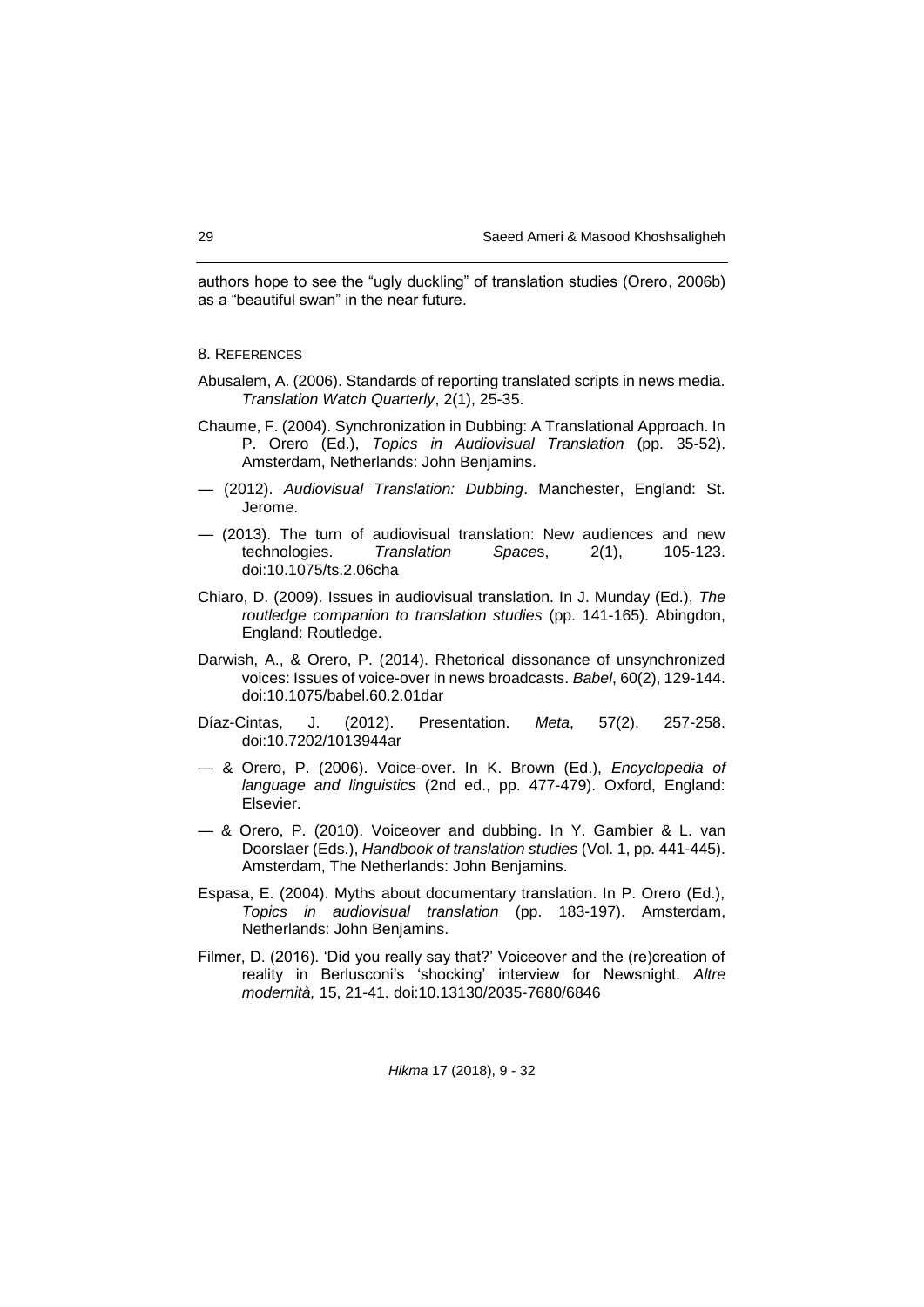- Franco, E. (2000). *Revoicing the alien in documentaries: Cultural agency, norms and the translation of audiovisual reality*. (Unpublished doctoral dissertation), Katholieke Universiteit Leuven, Leuven, Belgium.
- (2001). Voiced-over television documentaries: Terminological and conceptual issues for their research. *Target*, 13(2), 289-304. doi:10.1075/target.13.2.05fra
- —, Matamala, A., & Orero, P. (2010). *Voice-over translation: An overview. Bern*, Switzerland: Peter Lang.
- Gambier, Y. (1994). Audio-visual communication: Typological detour. In C. Dollerup & A. Lindegaard (Eds.), *Teaching translation and interpreting 2: Insights, aims, visions* (pp. 275-283). Amsterdam: The Netherlands: John Benjamins.
- Gottlieb, H. (2005). Multidimensional translation: Semantics turned semiotics. Paper presented at the *MuTra 2005 –Challenges of Multidimensional Translation: Conference Proceedings*, Retrieved 21 July 2017 from https://bit.ly/1VgvboL
- Hajmohammadi, A. (2005). Translation evaluation in a news agency. *Perspectives*, 13(3), 215-224. doi:10.1080/09076760508668993
- Hołobut, A. (2012). Three Lives of the Saint in Polish Voiceover Translation. Meta, 57(2), 478-495. doi: 10.7202/1013957ar
- (2015). Voiceover as spoken discourse. In R. Baños Piñero & J. Diaz-Cintas (Eds.), *Audiovisual translation in a global context: Mapping an ever-changing landscape* (pp. 225-252). Basingstoke, England: Palgrave Macmillan.
- Károly, K. (2017). Media and translation: Adapting traditional concepts to news-centered multimedia. In C. Cotter & D. Perrin (Eds.), *The Routledge Handbook of Language and Media* (pp. 388-402). London, England: Routledge.
- Kenevisi, M. S., Omar, H. C., & Daghigh, A. J. (2016). Manipulation in dubbing: The translation of English-language films into Persian *Altre modernità*, 15, 201-214.
- Khanjan, A., Amouzadeh, M., Rasekh, A. E., & Tavangar, M. (2013). Ideological aspects of translating news headlines from English to Persian. *Meta*, 58(1), 87–102. doi:10.7202/1023811ar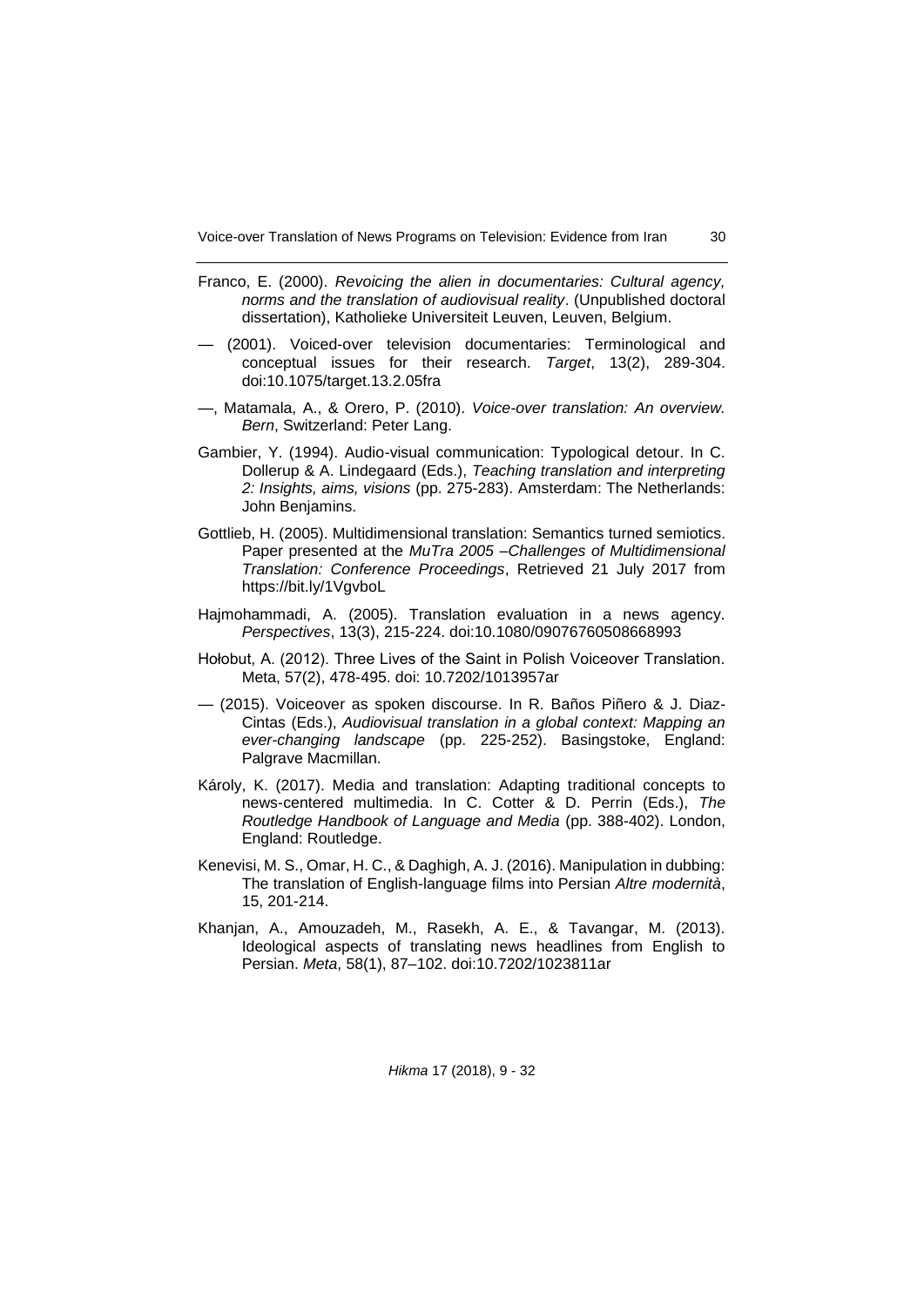- Khoshsaligheh, M., & Ameri, S. (2016a). Ideological Considerations and Practice in Official Dubbing in Iran. *Altre modernità*, 15(Special Issue), 232-250. doi:10.13130/2035-7680/6864
- (2016b). Synchrony strategies in voiced-over English nature documentaries into Persian: implications for research and training. Journal of Media *Practice*, 17(1), 48-68. doi:10.1080/14682753.2016.1160562
- Luyken, G.-M., Herbst, T., Langham-Brown, J., Reid, H., & Spinhof, H. (1991). *Overcoming language barriers in television: Dubbing and subtitling for the European audience*. Manchester, England: The European Institute for the Media.
- Mazur, I., & Chmiel, A. (2016). Polish voice-over of "In excelsis Deo": Technical constraints and critical points in translation decision-making. *Intralinea*, 18(Special Issue).
- Orero, P. (2004). The pretended easiness of voice-over translation of TV Interviews. *The Journal of Specialised Translation*, 2, 76-96.
- (2006a). Synchronization in voice-over. In J. M. Bravo (Ed.), *Aspects of translation* (pp. 255-264). Valladolid, Spain: Universidad de Valladolid.
- (2006b). Voice-over: The ugly duckling of audiovisual translation. Paper presented at the *MUTRA International Conference*., Copenhagen.
- Ortiz-Boix, C., & Matamala, A. (2017). Assessing the quality of post-edited wildlife documentaries. *Perspectives*, 25(4), 571-593. doi:10.1080/0907676X.2016.1245763
- Sepielak, K. (2014). Translation techniques in voiced-over multilingual feature movies. *Linguistica Antverpiensia*, 13, 251-272.
- —. (2016a). Synchronization techniques in multilingual fiction: Voiced-over films in Poland. *International Journal of Communication*, 10, 1054– 1073.
- —. (2016b). *Voice-over in multilingual fiction movies in Poland. (Unpublished doctoral dissertation)*, Universitat Autònoma de Barcelona, Barcelona, Spain.
- & Matamala, A. (2014). Synchrony in voice-over of Polish fiction genres. *Babel*, 60(2), 145-163. doi:10.1075/babel.60.2.02sep
- Shahi, M., & Talebinejad, M. R. (2014). Frame Labeling of Competing Narratives in Journalistic Translation. *Research in Applied Linguistics*, 5(2), 23-40.